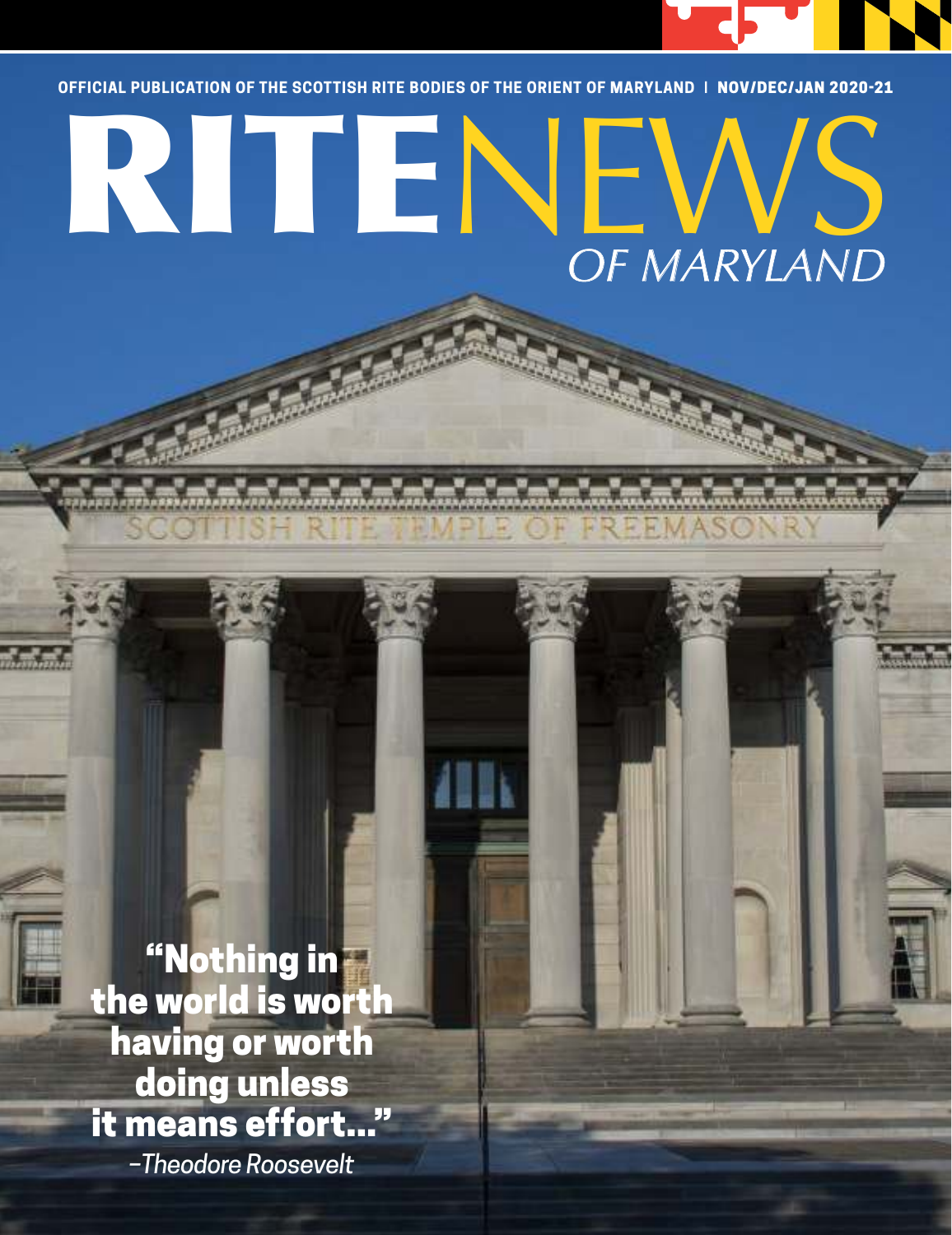### **GREETINGS TO ALL,**

I hope this issue of our Rite News finds each of you safe, well, and looking forward to the rapidly approaching holidays. While I am writing this, it is still the "dog days" of summer and we are anxiously anticipating the Fall Reunion.

These reunions can only happen when tremendous Brothers work tirelessly behind the scenes to put everything into motion. The degree masters, property, robing, lights, sound and cast members all labor diligently to rehearse and deliver impeccable degree presentations. Please take a moment to thank them and let them know how much they are appreciated. It is these efforts that make for an enjoyable reunion where our new Scottish Rite Brothers can receive and appreciate the lessons that have been passed down through many generations. The pandemic we are living with has had many different effects on scores of our members. So, if you talk to a Brother who does not feel comfortable attending a meeting or reunion, be kind and think about what he may be experiencing. Some men have elderly family members who may have pre-existing illnesses, or they may have children and grandchildren for whom they have deep concerns. Many of our members have health problems of their own. These concerns will only

be amplified as we head into the



The *Rite News of Maryland* is published quarterly for the members, family and friends of the Ancient & Accepted Scottish Rite of Freemasonry, Orient of Maryland. The views expressed in the Rite News of Maryland do not necessarily reflect those of the Orient of Maryland or its officers.

#### **SUBMISSIONS & GENERAL INQUIRIES**

*Rite News of Maryland* 3800 North Charles St., Baltimore, MD 21218 | Office: 410-243-3200 | Fax: 410-243-8791 | aasr@verizon.net. Articles are subject to editing and if published, become the property of the Orient of Maryland. No compensation is given for articles, photographs or other materials submitted or published.



### **CONTENTS**

NOVEMBER/DECEMBER/JANUARY 2020-21

**Sovereign Grand Inspector GENERAL** Marlin L. Mills, 33°

**Editor** Fred Spicer, 33°, GC

#### **LOOK FOR US ON THE WEB** www.mdscottishrite.org

**DONATIONS**

- 26 Working with the Masonic Youth Groups
- 27 A Bethel within a Lodge
- 28 Birth of the First Spanish Speaking Lodge in Maryland

Donations to our clinic, building or library are all tax deductible.

Donate online at www.mdscottishrite.org or call 410-243-3200

Our Scottish Rite Childhood Speech & Language Clinic is a 501(c)(3) organization and all charitable gifts are tax deductible.







"regular" flu season.

When well presented, the degrees of our fraternity teach valuable lessons. Through dignified ceremonies the Scottish Rite expands on teachings first introduced in the Blue Lodge. Speaking of dignified, please remember that the dress for Scottish Rite is cap, coat and tie for members and cap and tuxedo for all Honor Men and officers. Remember, there are no second chances to make a great first impression. As we seek to develop ourselves and help our society, we need to encourage those Brothers in the circle of our acquaintance who might be interested in the degrees of the Rite to submit a petition. Membership is key to the survival of any organization.

In closing, I look forward to seeing you as we resume our Scottish Rite meetings and activities around the state. Please stay safe and healthy.



WHEN WELL PRESENTED, THE DEGREES OF OUR FRATERNITY **TEACH** VALUABLE LESSONS.

### **A MESSAGE FROM** Ill. Marlin L. Mills, 33º



Sincerely and Fraternally,

Ill. Marlin L. MILLS, 33º *Sovereign Grand Inspector General in Maryland*



### **A MESSAGE FROM THE SOVEREIGN GRAND INSPECTOR GENERAL IN MARYLAND**

3 Ill. Marlin L. Mills, 33º

#### **DEPARTMENTS AND ORGANIZATIONS**

- 4 Grand Lodge of Maryland
- **5** Albert Pike Lodge of Perfection
- **6** The Degrees of the Council of Kadosh
- **7** Chesapeake Consistory
- 8 Valley of Charles County
- 9 St. Columba Lodge #150-Low Vale
- 10 Valley of Susquehanna
- 11 Masonic Virtues
- 13 Valley of Frederick-Chapter Rose Croix
- 14 Echoes from the Mountaintop—Cumberland Valley
- **18** Whosoever Shall Know Himself Shall Find the Truth
- 20 Excerpt from The History of Freemasonry Vol. IV, Part 2
- 21 The Clinic Corner



### **UPCOMING EVENTS**

- **17** Annual Scottish Rite Christmas Soirée
- 19 Feast of Tishri
- **31** Upcoming Events

### **CALL TO ACTION**

- 24 Recent Charitable Contributions
- **30** Petition

**Share this website with a friend: BeAFreemason.org**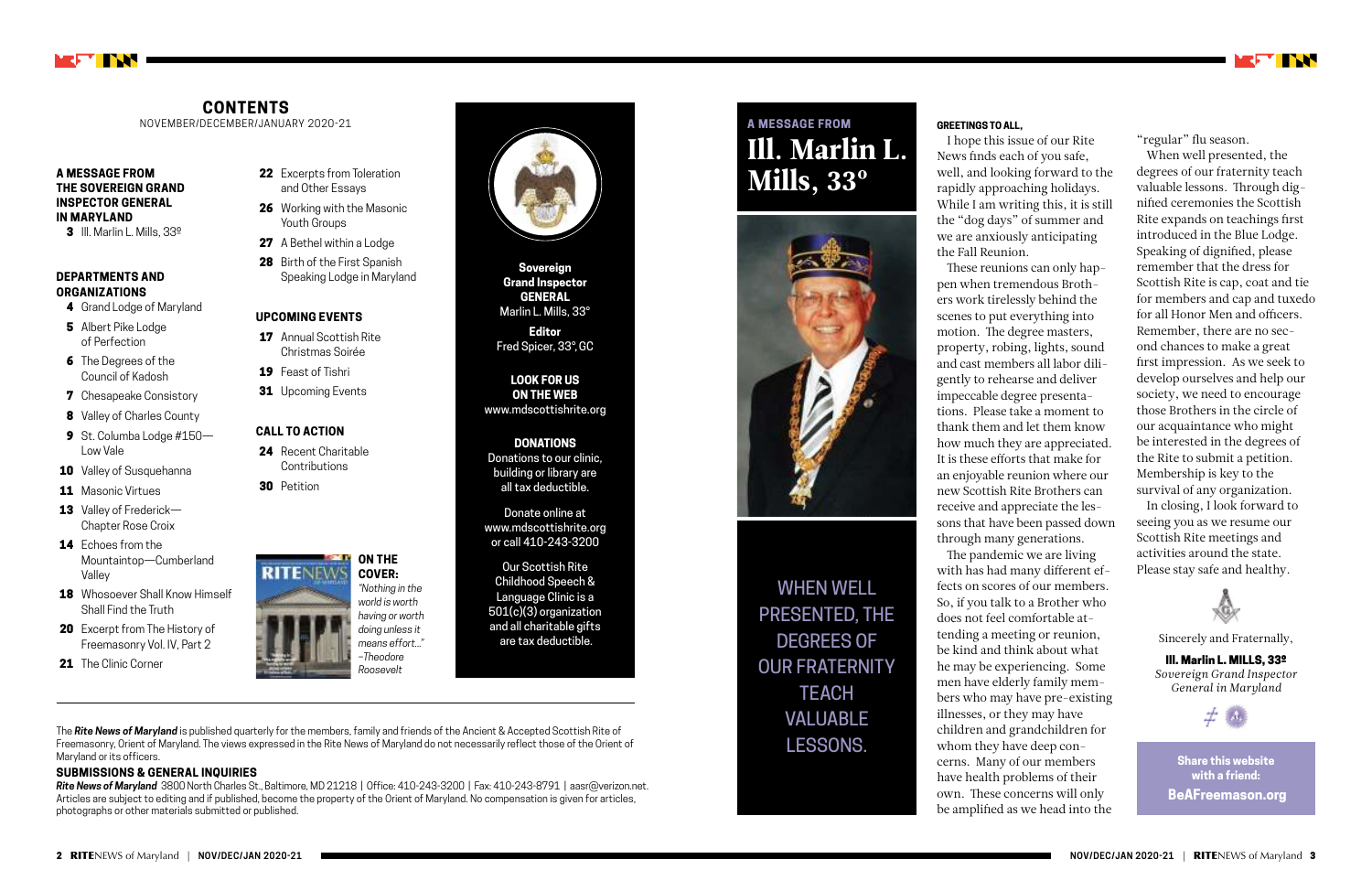**SETTING HERE, I have been**<br>
contemplating past accomplishments and future **ITTING HERE, I have been** contemplating past acendeavors. Through the many years of serving in various masonic organizations, my focus has always been on the betterment of the body. Through my years leading the York Rite Bodies, I did what I could to strengthen each. In Knights Templar, I focused on "Templary



## Grand Lodge of Maryland

**BY: ILL. RICHARD P. NAEGELE, 33°—MOST WORSHIPFUL GRAND MASTER OF MASONS IN MARYLAND**



2000." The Grand Council had me formulating a York Rite Strategic Plan for future generations. We worked to better our Masonic ties by having a joint York Rite-Scottish Rite Class. Last, but not least, the Grand Chapter had the unification of the York Rite with Prince Hall Masonry. Each time, my attention was on the one organization.

Grand Lodge has seen a major shift in my attention as I laid aside my York Rite ties to focus on the craft in general. Making the Lodge a priority is paramount for any Grand Master. While all collateral and coordinate bodies are important and need attention from the Grand Master, it must be done equally and fairly.

I began my term with the focal points of "Integrity" and "Uprightness." When you commit to doing something and follow through, that is a

demonstration of one's integrity. Uprightness has similar characteristics; that of righteousness because of being honorable and honest. When we talk about making men better, I believe these two attributes are what we must constantly work to improve. So, when you think about improving yourself in Masonry, think about your integrity and uprightness.

As this is my last article as Grand Master, I wish to thank all for their assistance these past years. Working together towards one goal will strengthen this great fraternity. I also want to congratulate the Fall Class for attaining the dignity afforded to a 32nd Degree Scottish Rite Mason. There is much to learn in Masonry and by reaching this level, you have made it one more step to receiving "light."

G **REETINGS BRETHREN!**  I hope this message finds you, your family and your loved ones safe and well. The year 2020 has been challenging for everyone regardless of your station in life. The pandemic is still with us and our national elections are recently behind us. One is beyond our control and the other may not have turned out as you had hoped. The anxiety of either, or both, is taking a toll on many. If you have not read or heard of it before, you may find some solace in the simple yet powerful Serenity Prayer.

#### The Serenity Prayer

*God, grant me the serenity to accept the things I cannot change; the courage to change the things I can; and the wisdom to know the difference.*

# Albert Pike Lodge of Perfection

### **BY: HON. D. DOUGLAS WALTERS, 32°, KCCH—HOWARD LODGE #101—VENERABLE MASTER**



Wisdom is the quality of having experience, knowledge, and good judgment. It involves the ability to make sound judgments about a subject while knowledge is simply knowing. Any of us can become knowledgeable about a subject by reading, researching it and memorizing facts. Wisdom is knowing when to say it.

We, as Scottish Rite Masons, are provided with an allegorical conferral of the degrees answers the call for those seeking to increase their masonic knowledge The knowledge gained may not be immediately useful; however, the day-to-day experiences for a sound and proper decision

map of situations and circumstances to contemplate as we travel the road seeking more light in Masonry. During our Spring and Fall Reunions, the and making good men better. encountered afterwards will provide the wisdom necessary or judgement from the knowledge gained.

To be sure, we have all heard the following pearls of wisdom



sometime during our lives. We may have heard them at school, during a Sunday church service or at home from mom or dad. What is so surprising, when you stop to think about it, is how much wisdom is packed into the four words: In God we trust; this too shall pass; live and let live; still waters run deep; bad news travels fast; nothing ventured, nothing gained; let sleeping dogs lie; charity begins a home. And then there are these four familiar words spoken at every Blue Lodge meeting, may brotherly love prevail. And so it goes, if you're going to give someone a piece of your mind, make sure you can spare it!

As this is my last article, I want to let you know that it has been an honor and privilege for me to serve as Venerable Master of the LOP. My year has passed in a manner I will not soon forget. Your Lodge of Perfection has a strong line of dedicated officers with demonstrated leadership and experience providing a strong foundation for the continued success of the Valley of Baltimore. I am grateful and appreciative of their support and know we will all benefit from it in the future.

Wishing you a blessed and joyous holiday season with family and friends.

### **WISDOM IS THE QUALITY OF HAVING EXPERIENCE, KNOWLEDGE, AND GOOD JUDGMENT.**

…The evil influences exerted by these societies on our Institution have frequently attracted attention. The Grand Inspectors for the city of Baltimore, in the Grand Lodge of Maryland, make on this subject the following remarks: "Many are crowding into our Institution from other secret societies, having their prejudices and peculiar ideas and notions, with a disposition to make Masonry conform to what they have been taught elsewhere; and finding places of power and honor easy of access, are hardly sensible of the burdens imposed upon Entered Apprentices, or conscious of what material is necessary for the building, before they are superintending, as Masters, its construction, and sometimes seem indignant that they should be told they are spoiling the temple.

**FROM THE PROCEEDINGS**  Grand Lodge of Maryland **1857, PAGE 35**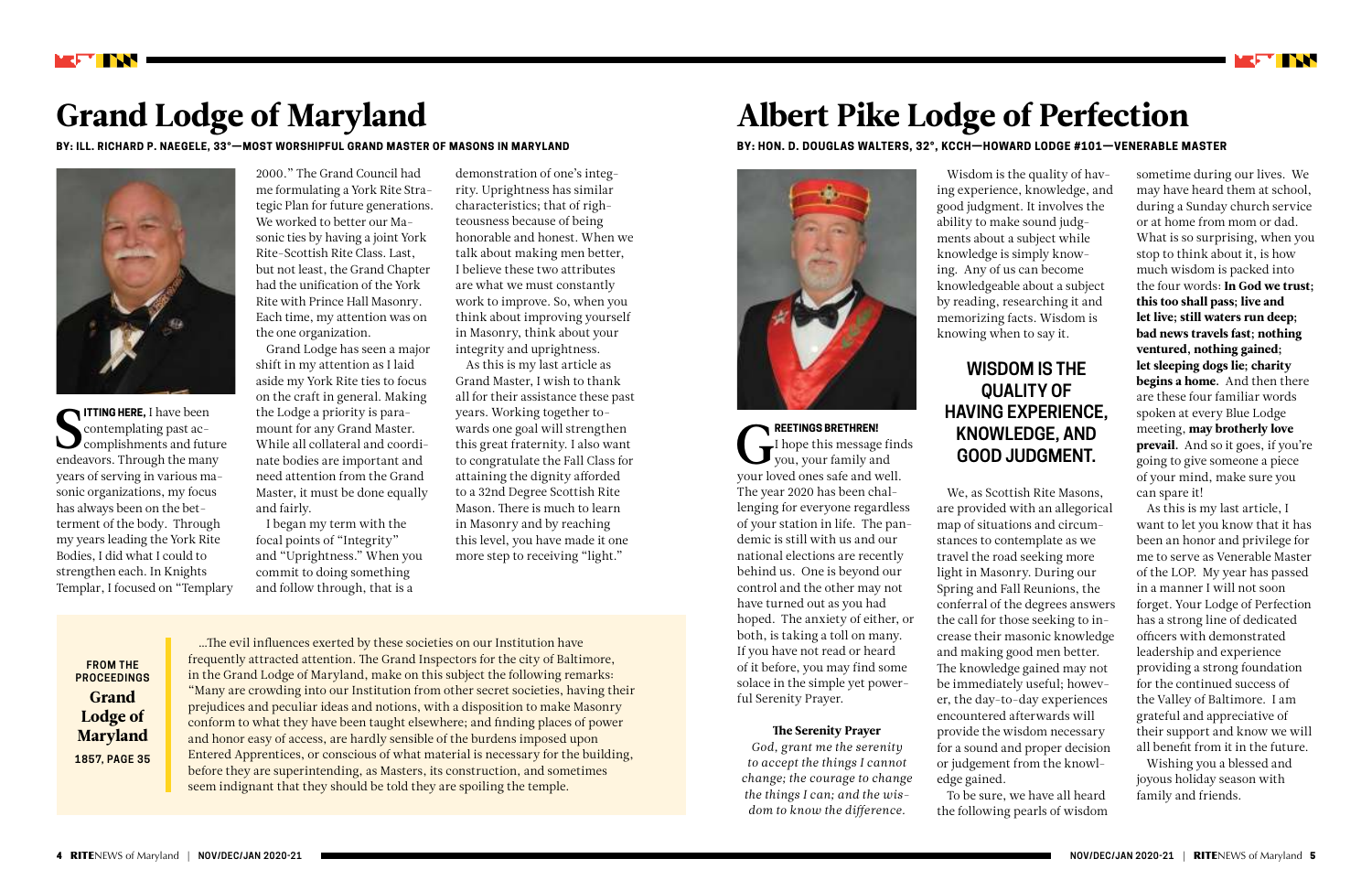$\overline{\text{T}}$ **HE COUNCIL OF KADOSH** consists of 12 degrees, the 19th through the 30th. Of the four Scottish Rite bodies, it contains the most degrees. Albert Pike describes these degrees as philosophical and chivalric. This article will briefly examine the theme of each degree contained in the Council of Kadosh.

**THE 19TH DEGREE** "Grand Pontiff," teaches three lessons. First, that good will triumphs over evil. Secondly, that human intellect cannot measure the designs of God. And finally, that if life is lived properly, it is a bridge to eternal life.

**THE 20TH DEGREE,** "Grand Master of the Symbolic Lodge," teaches that truth, justice and toleration are indispensable qualities for a Master of the lodge and that example is the best teaching method known.



## The Degrees of the Council of Kadosh

**BY: HON. DARRYL J. SMITH, 32°, KCCH—HIGHLAND LODGE #184—COMMANDER**



**THE 21ST DEGREE,** "Noahchite, or Prussian Knight," teaches that the downfall of evil is certain. It speaks of an independent judiciary and fair journalism.

**THE 22ND DEGREE,** "Knight Royal Axe, Prince of Libanus," teaches to respect labor for its own sake and to do work. In other words, have a good work ethic.

**THE 23RD DEGREE,** "Chief of the Tabernacle," teaches that the man who forgets his duty to God, family, country and himself will be in danger of moral and spiritual destruction.

**THE 24TH DEGREE,** "Prince of the Tabernacle," teaches that we must fight continuously against superstitions, wrong knowledge, false prophets, tyrants and despots and to disseminate knowledge to everyone. **THE 25TH DEGREE,** "Knight of the Brazen Serpent," teaches

there is virtue in hospitality and to show hospitality to whoever knocks at the door regardless of race, nationality or religion.

> INCERE AND FRATERNAL<br>
> GREETINGS TO ALL. As I write<br>
> to you now, on behalf of **INCERE AND FRATERNAL GREETINGS TO ALL.** As I write the Chesapeake Consistory, I hope this newsletter finds you and your family well in body and spirit. I would like to take this time to thank this year's Consistory line officers for all their support through my term as Master of Kadosh. As terrible as this pandemic has been for everyone, worldwide, like many challenges, we've risen to the task and have taken every necessary precaution to ensure the safety of our brethren. Unfortunately, some of those precautions included shuttering the Temple for a period of time and cancelling many events that we had planned throughout the year.

**THE 26TH DEGREE,** "Prince of Mercy," teaches the trinity of deity belongs to no single religion and that the truths of Masonry are contained in all the religions of the world.

**THE 27TH DEGREE,** "Knight Commander of the Temple," is the first of the Chivalric degrees. It teaches love for truth, justice and nobility of the soul.

**THE 28TH DEGREE,** "Knight of the Sun or Prince Adept," teaches that nature reveals a power and wisdom and continuously points to God. It also teaches one to be a lover of wisdom and to be faithful to your promises made within Masonry.

**THE 29TH DEGREE,** "Scottish Knight of St. Andrew," teaches reverence and to obey God.

**THE 30TH DEGREE,** "Knight Kadosh," teaches to labor unceasingly for the good of mankind.

This is just a brief overview of the lessons of the several degrees and, it should be pointed out that, in some of the research, there seems to be a discrepancy between the 27th and 28th degree. However, the order used in the article is consistent with Morals and Dogma.

### **MARYLAND "SCOTTISH RITE OF FREEMASONRY" LICENSE PLATES**



**Available through the Baltimore Office for SR Masons and their spouses.**

The Office is open M-F from 9am to 4pm @ 410-243-3200 or you may email aasr@verizon.net and the forms will be mailed to you. **Cost is \$30.00**

The July-August Scottish Rite Journal featured a story titled, "Masonry in the Time of Coronavirus," in which

# Chesapeake Consistory

# **BY: BRO. WESTON A. DUNN, 32°—MT. MORIAH LODGE #116—MASTER OF KADOSH**



Bro. Maynard Edwards, KCCH gave examples of great innovation and contemplation that occurred during historical periods of isolation. He went on to discuss long-distance fellowship, online masonic education, and online mentoring and catechisms. This caused me to look upon the conditions of this societal isolation with new optics. Throughout it all,

the Scottish Rite, and Masonry as a whole, when faced with adversity, has been able to adapt and continue our good works. I hope many of you were able to take some advantage of being sequestered to reflect upon those things that are most important to us all; family, friends, and fellowship. To those of you who were forced to face this virus head-on, I salute you and I am encouraged by your strength to endure and persevere. And, to those brave souls who, however strong in

**THE COUNCIL OF KADOSH CONSISTS OF 12 DEGREES, THE 19TH THROUGH THE 30TH. OF THE FOUR SCOTTISH RITE BODIES, IT CONTAINS THE MOST DEGREES.** 

will, were called from labor against this indiscriminate and formidable foe, we commend their spirit to that celestial Lodge above.

Congratulations to the newly elected and appointed officers for 2021. We look forward to your January installation and working with you throughout the ensuing term; I know I will be leaving the Consistory in very capable hands.

### **THE SCOTTISH RITE, AND MASONRY AS A WHOLE, WHEN FACED WITH ADVERSITY, HAS BEEN ABLE TO ADAPT AND CONTINUE OUR GOOD WORKS.**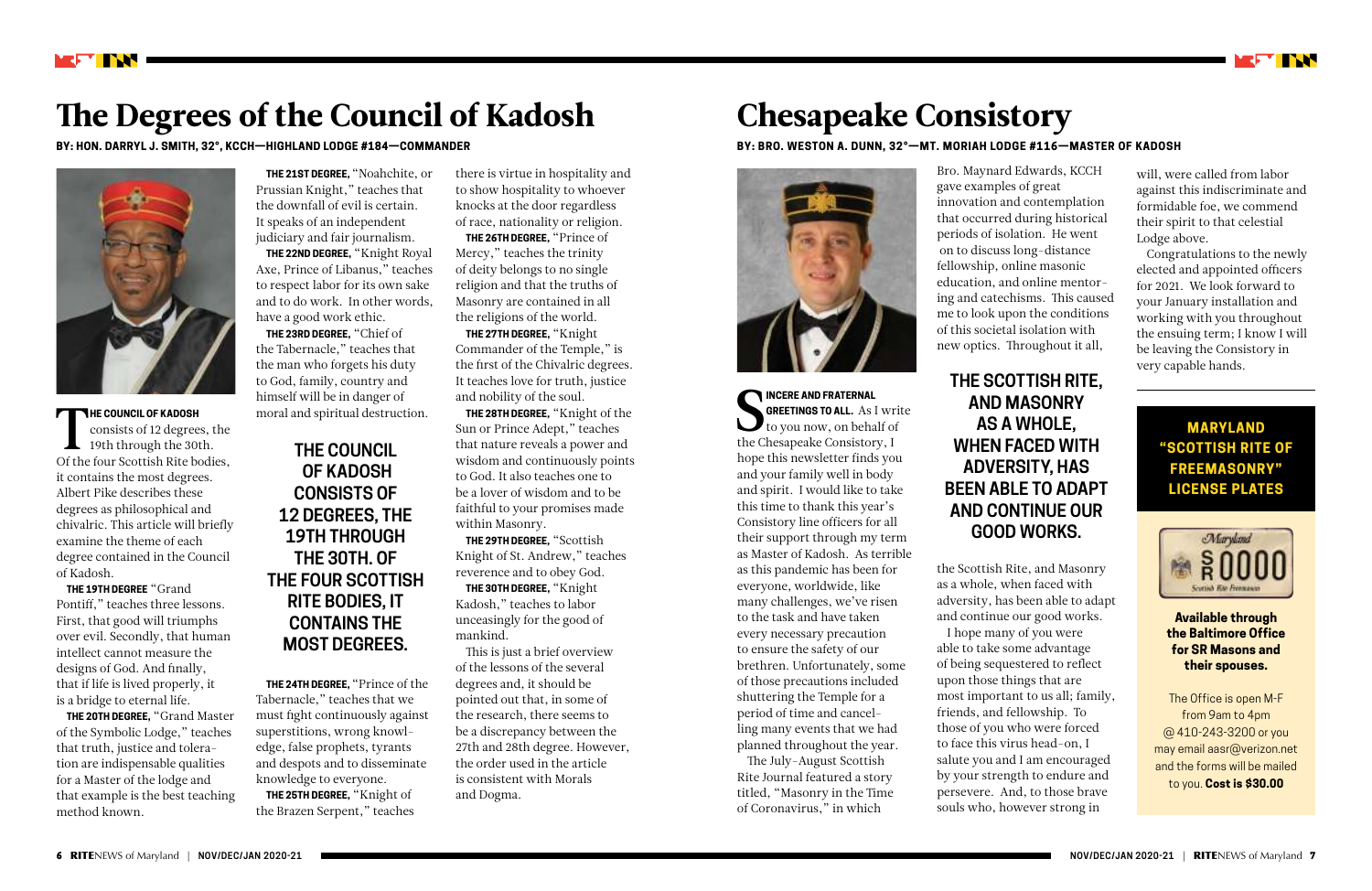

### Valley of Charles County

**BY: HON. JOSEPH D. MYERS, 32°, KCCH —VENERABLE MASTER**

# St. Columba Lodge #150—Low Vale

**BY: BRO. WILLIAM B. COOPER, 32°—WORSHIPFUL MASTER & BRO. MICHAEL J. PORTER, 32°—SECRETARY**

G **REETINGS BRETHREN.** The Valley of Charles County hope you, your family, and friends, are all well and doing fine. Thus far, the year 2020 has been an eventful year to say the least. We have had numerous events that have challenged us in different ways; from social challenges, the COVID-19 pandemic, to the Category 1 hurricane Isaias (to name a few). Some of these challenges forced us to adapt and make hard decisions. On most occasions, these forced changes outside of our comfort zones. Through resilience and the support of others, we have been able to pick ourselves up and move forward; and in many cases, grow from the experience. Though Masonic gatherings were put to the test, we clearly found new creative ways to adapt and overcome. Who would have thought three years ago that meeting virtually or at a social distance (w/ mask) would be the new norm? Regardless of the unforeseen

D **URING THESE DIFFICULT TIMES,** Freemasonry continues to bring further light to those Brothers seeking it. Many lodges face great challenges from daily operations to progressing Brothers who are new to the craft. Our great fraternity will never be idle and the leadership in our great state of Maryland has promoted safe ways to continue making progress in new and unorthodox ways. Recently, St Columba Lodge #150 in La Plata had two Entered Apprentices stand proficiency via video conference with Most Worshipful Grand Master Richard P. Naegele. A year ago, no one would have ever imagined this could have happened but creative solutions were needed. Brother Dunn and Brother White were now waiting to be passed to the degree of Fellowcraft.

Brother White's neighbor is none other than Illustrious Brother Geoffrey Morrell who introduced him to Masonry, signed his petition, and has been by his side since joining St. Columba. For this special occasion, the Morrell's offered the venue of their barn so that the two proficient Brothers could have an evening to remember.

While St. Columba had not performed a Low Vale in over eight years, many of the officers in the line were not

hurdles, Masonic fellowship provides comfort and meaning. At the writing of this article, most Valleys are making plans to resume their stated meetings in September, though attendance will be controlled and likely small in numbers. As we recoup from the pandemic-fed downtime, we all should be forward thinking on what we can now do for our Valley. Several targets should be in our plans

 to continue efforts in maintaining a robust Valley:

- 1. Membership: drawing in new Brethren and retention of current members
- 2. Maintaining enthusiasm in our various committees
- 3. Support of a strong officer line

*\* Several of the many elements of the Scottish Rite Valley Membership Achievement Project (VMAP)*

Maintaining the health of our Valley(s) needs continuous focus by all Brethren. We can't simply

 even Masons the last time, so this was uncharted territory. The date was set for 4 August 2020 and the preparations were made. Then, Hurricane Isaias decided to make everything more difficult for the Brothers by coming through the area that morning. With trees down all over the area and no power to the barn, the Brothers scrambled to make this happen. Brothers arrived with the usual items for a lodge and others brought lights, extra power cords and even two small generators. The show must go on!

When Grand Master Naegele arrived, there was no power and Brothers were pushing brooms to get the water out of the barn. Due to the power issues, dinner was served before the degree rather than afterwards, hoping the power was restored before opening the lodge (it wasn't). After an amazing meal and with two generators humming, the lodge was opened.

While many would think wearing masks would make it difficult to understand what someone was saying, the





assume another will take the load. If we [all] happily share in the load, we won't see it as a "load", but rather, a likeminded "purposed" interest. As stated in the 4th Degree, "you hear my Brother, Masonry is duty, and its honors the reward of work, which is the performance of duty"...

Please consider ways that you can contribute to the growth of your Valley. Your officer line, Degree Master, or VMAP coordinator would be very excited to hear from you. Your Valley greatly needs your ideas, talent, and energy! The year 2021 is not far away and we should all be thinking of ways that we can strengthen the long-range welfare of our Scottish Rite. *Alone we can do so little; together we can do so much* (Helen Keller).

Lastly, please reach out to a Brother who you may have not spoken to for a while as your friendly voice will no doubt be uplifting—Be safe Brethren.

generators made it even more difficult. The officers did their best to make it a memorable degree for not just the two Brothers being passed, but for all those in attendance. While the entire degree was performed by the officers of St Columba, the Most Worshipful Grand Master and other Grand Lodge members who attended were more than happy to have a sideline seat and just enjoy the night.

The power did return during the degree. Unfortunately, it would have been best if it came on right after the obligation but at least the fans came to life and soon cooled the room. The degree was performed without a major hitch and Worshipful Master Shawn Cooper presented the two new Fellow Crafts with a small gift for working so hard, while the lodge was closed, to complete their proficiencies and progress in their degree work.



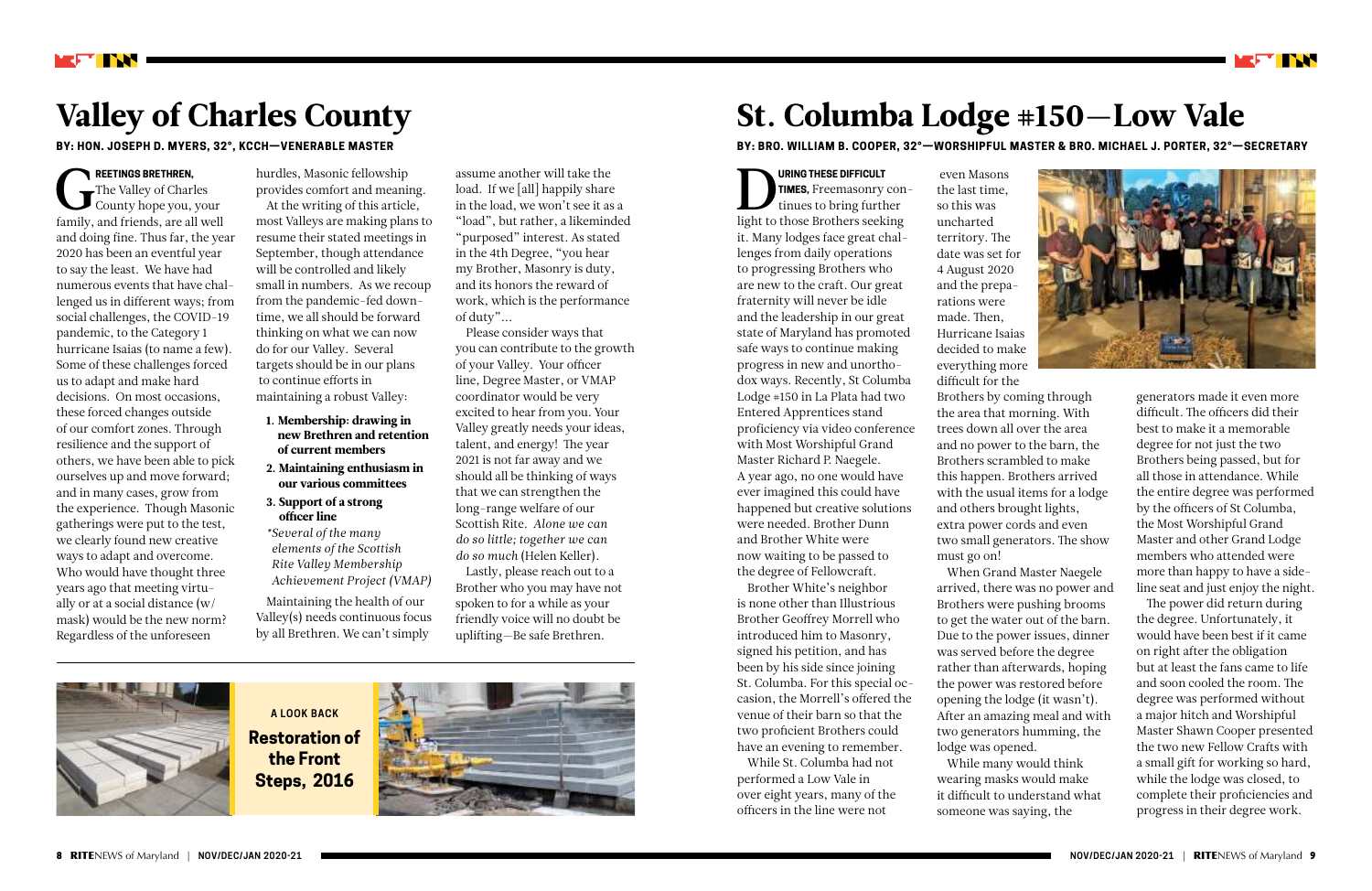### Masonic Virtues

**BY: W. BRO. TIMOTHY K. SHEILS—WORSHIPFUL MASTER—SILVER SPRING LODGE #215**

### Valley of Susquehanna

**BY: HON. JASON Q. STANDISH, 32°, KCCH—HARMONY LODGE # 53—VALLEY SECRETARY**

#### *Continued from previous issue*

#### **MEANING TO MASONS**

The Cardinal virtues hold a lot of meaning to Masons. So much so, that a large portion of the first degree lecture is dedicated to the discussion of the cardinal virtues. These virtues are among the first lessons learned by Masons, and a large part of their impor-

G **REETINGS FROM THE VALLEY OF SUSQUEHANNA!** I hope this issue of Rite News finds you healthy, happy and looking forward to a Blessed holiday season. As I am writing this, it is still summer and nearly 90 degrees at sunset; hard to imagine the autumn chill, snow and ice that is to come…

> tance is due to the purpose of each degree. The process of initiation has several steps, which are broken up among the three degrees. The first step of initiation is purification, it is removing the errant pieces and edges from a rough stone. By removing these extraneous pieces/ideas, Masons are then able to receive education about what should be in their place —the cardinal virtues. In addition, it allows new Masons to see their place as building blocks in an entire society. After this education, a Mason is prepared for the second and third degrees, signifying illumination and transformation, respectively. As Masonry is founded upon the ideas of improving a brother, the cardinal virtues are indeed the education that their transformation will hinge on.

### Theological Virtues

Compared to the cardinal virtues, which are the building blocks of a virtuous life, the theological virtues act as a bridge to connect human life,



In the last issue, we announced that we would be moving our regular operations to Aberdeen Lodge #187. On August 20, 2020, we held our first official meeting in our new home. It was also our first "regular" meeting of 2020! I must admit, I was a little unsure as to what the evening might bring. We live with so much uncertainty these days.

Over the past few months, I have been a part of some

and the supreme Architect of the Universe.

**FAITH**—As in most world religions, faith is the belief in the existence of Deity. But there is a bit more depth to faith than simple belief. Besides the existence of a Supreme Being, faith also entails a belief in the reality of an afterlife, a transcendent domain where a person becomes one with the Deity, but it is also a domain that the Deity administers and rules, or plans. Faith also requires the belief that the Supreme Architect of the Universe is benevolent, both in their attitude to people, but also in their plan. Faith frequently involves believing the promises of Deity, even though they may not be provable, trusting in their own faithfulness, and relying on the benevolence of Deity. What is important about faith, and what sets the theological virtues apart from the cardinal

virtues is that faith cannot be acquired by human efforts. The theological virtues are said to

interesting discussions about "will Masonry come back?" or "what will Masonry look like when we do return?" Some conversations have been a bit more doubtful or even cynical. I just did not know what to expect. Would any one show up? Would too many show up and surpass our capacity? Would we know how to deport ourselves?

I am happy to report that my worries proved to be excessive. A total of 21 men attended (well within our restricted capacity), there was plenty of space to social distance and all other guidance and requirements were cheerfully conformed to. While there were some bumps along the way, most of the evening went along as if we hadn't skipped a beat, much less half a year! It was cool enough outside

be "infused" in the human soul, and not reachable by human efforts. In contrast to prudence, which has an emphasis on reason, faith requires a person to not reason through something, but to trust in the plan of a Higher Power. The importance of faith as a theological virtue is illustrated in Hebrews 11:1: *"Now faith is the assurance of things hoped for, the conviction of things not seen."*

For Masons, faith is a necessity, because without the belief in a Higher Power, our obligation is meaningless. One of the end results of all this self improvement is to become better blocks for society, and to also improve our souls, to become integral building blocks for the Supreme Architect of the Universe's use. Without faith, the main goal of Masonry, and perhaps even life itself, is lost.

**HOPE**—Hope is a combination of the desire for something and the expectation of receiving it. As a theological virtue, hope is the desire for a divine union with the Supreme Architect of the Universe, a transcendence of the human earthly to the divine realm, and the eternal happiness that comes with it. Faith is seen as an act of the intellect, a person's mind has faith in something, but hope is a bit more primal, it is an act of the will,

#### *Continued on next page*

that we were able to socialize safely following the meeting. It also appears that we will be able to hold our Fall Classes as scheduled. Freemasonry, notwithstanding, has still survived!

Indeed, we live in uncertain times. What a privilege it is to be a part of this fraternity and to have the lessons and precepts it teaches to strengthen and support us. How fortunate we are to share this Brotherhood! Come visit us on the Third Thursday of each month at Aberdeen Lodge, 20 Howard St. Aberdeen, MD 21001.

On behalf of all the officers and members of the Valley of Susquehanna, we wish you all the best and look forward to seeing you in 2021!



**A LOOK BACK Restoration of the Exterior of the Scottish Rite Temple, 2012**

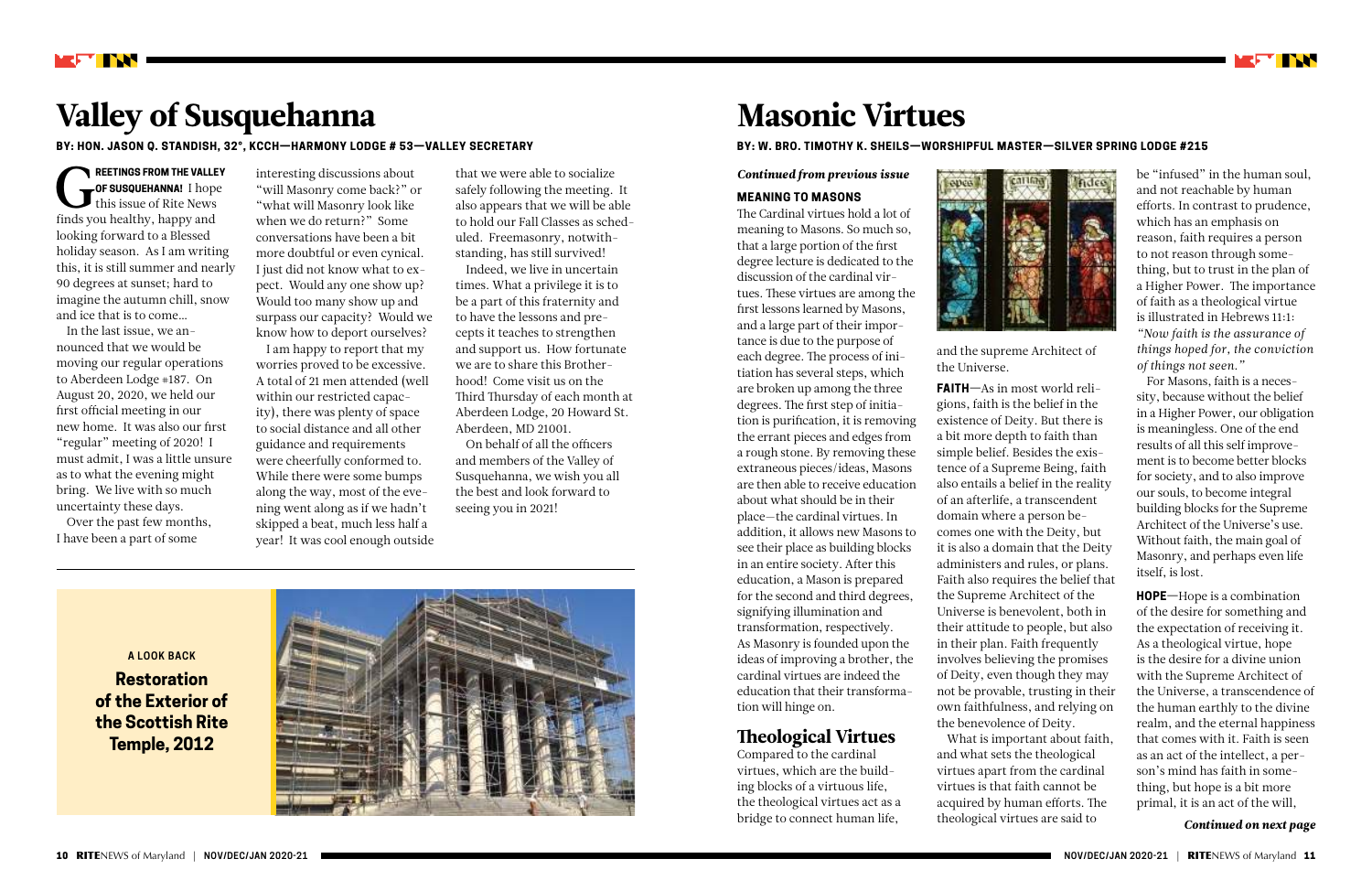

#### *Continued from previous page*

and may be something that doesn't fall in line with rational thought. However, hope is concerned with the future as compared to faith and charity, which tend to exist in the present. At the present time, one has hope, but the end result of hope is something in the future.

For Masons, hope is a reminder of the union with our Great Creator, and to always have this hope as a goal, and as a mental outlook, or inspiration for all our thoughts and actions.

**CHARITY**—The meaning of charity varies depending on its usage, and has its origin in the term agape which is Greek, and signifies love coming from our Creator. 1 Corintians is a basis for this definition of agape, and its importance: "And now abide faith, hope, love, these three; but the greatest of these is love." In other translations of the Bible, the word "charity" was used. The essential feeling behind charity however is love, which is a very important driving factor for something. As a virtue it entails love for the Divine Creator above all things, but also love for our neighbor, bringing to mind the golden rule - that if we have love for our creator, it necessarily follows that we should also have love for all things created by our Creator. Charity is held to be the ultimate perfection of the human spirit. It both glorifies and reflects the nature of our Divine Creator as a loving, benevolent being. Charity goes far beyond

charitable works, but the driving force behind these works is this love for all humankind. Charity is divinely infused into the soul, and comes from within. One can't become charitable through simple logic. It is possible to perform charitable actions, but the force behind charity, the love, comes from within.

For Masons, it is a reminder both that our charitable works are a display of our love for our Divine Creator, but also that they are inspired by a deep love for our fellow human beings.

LWAYS REMEMBER THE<br>PELICAN. As part of our<br>18th degree, the Scottish **LWAYS REMEMBER THE PELICAN.** As part of our Rite recalls the life of service and self-sacrifice exhibited by Jesus of Nazareth and the new law of love that he preached.

**ORIGINS**—One of the main origins of the emphasis on theological virtues comes from the Summa Theologica, which was written by Thomas Aquinas from 1265-1274, but was unfinished due to his death. Like The Republic, Summa Theologica is written as a sort of dialogue, and was intended as an instructional guide for theology students, and other members of the church. In it, Aquinas presents the reasons for most points of Christian theology, and like Plato, examines them through a series of questions, points and counterpoints. In part 2 of the Summa, Aquinas talks about ethics, and the virtues that are needed. Aquinas mentions the 4 cardinal virtues as virtues that are subject to human reason and will, and acknowledged that they are the principle habits on which the rest of the virtues hinge. He adds that there is another happiness that cannot be achieved simply by the exercise of the human

powers without divine supernatural assistance.

These virtues are called theological virtues because they are directed to the Great Creator, and because they are infused into the soul by our great Creator alone. No amount of reason or virtue can increase the theological virtues, they simply come from the heart.

**MEANING TO MASONS**—The theological virtues have a smaller emphasis during the Entered Apprentice degree, but they are no less important. As a whole, they make a great distinction between virtues that can be exercised by the mind, and virtues that must be exercised by the heart. Masonic education traditionally tends to the mind, symbols and allegories are used, such as the arts and sciences and orders of architecture, to implant wisdom into the mind of a Mason. Ancient Greek thoughts and ideals made a resurgence in the Renaissance and Age of Enlightenment, and were adopted by Masons for the benefit of self improvement. However, improving the mind is not enough. The theological virtues, and emphasis of the Supreme Architect of the Universe, serve to remind Masons to focus on the virtues that come from the heart as well, and have a focus on something external to a person. In this way, Masons are reminded that their actions are as equally important as their thoughts and ideas. *Continued on next page*  Valley of Frederick—Chapter Rose Croix

**BY: RICHARD P. BROWN, 32°, WISE MASTER—PHILANTHROPIC LODGE #168**

This is in part symbolized by the pelican in our Rose Croix jewel.

The symbol of the pelican feeding her young has a long history. According to author Alison Payne (https://anglicancg.org.au/origins-of-the-vulning-pelican/), the self-sacrifice of the pelican for her brood became a Christian symbol that is frequently depicted in church architecture, and is mentioned in a passage attributed to John Skelton, an English poet who lived from 1460-1529:

*"Then sayd the Pellycane, When my byrdts be slayne, With my bloude I them reuyue. Scrypture doth record The same dyd our Lord, And rose from deth to lyue."*



Interestingly, this concept is further alluded to in remarks made by the character Laertes in a scene in Shakespeare's Hamlet:

*"To his good friends thus wide I'll ope my arms; And like the kind life-rendering pelican, Repast them with my blood."*

In our world today, we see service to others and

self-sacrifice exhibited by the noble men and women of our armed forces, and by their loved ones at home; in the willing way that our nation's first responders and law enforcement professionals face personal dangers in protecting us every day; and in the brave and compassionate care our front line healthcare workers provide in our communities, even in the face of a pandemic like COVID-19.

As we attempt in our own way to model their kindness, selfless behavior, and love of neighbor, we must, at the same time, show our gratitude for their exemplary lives and noble deeds.

May we always remember and be true to them by living out our duty to God, country, and neighbor each day in our homes, workplaces, and communities.

May we always act out of love for others by considering their needs before our own.

And, as Knights Rose Croix, may we always remember the symbol of the pelican.

### *Masonic Virtues Continued from previous page*

Masonic education is important, but lodges also focus on spiritual endeavors and charitable works. These activities are to improve

our souls, in preparation for our reunion with our Great Creator.

*Image from this issue, Theological Virtues: Edward Burne-Jones, 1887, St Martin's Church, Brampton, Cumbria Image from previous issue: Cardinal* 



*virtues—Reproduced from the frontispiece to An Encyclopaedia of Freemasonry and Its Kindred Sciences, Vol. II, by Albert G. Mackey. The Masonic History Company, New York: 1917. Artist uncredited*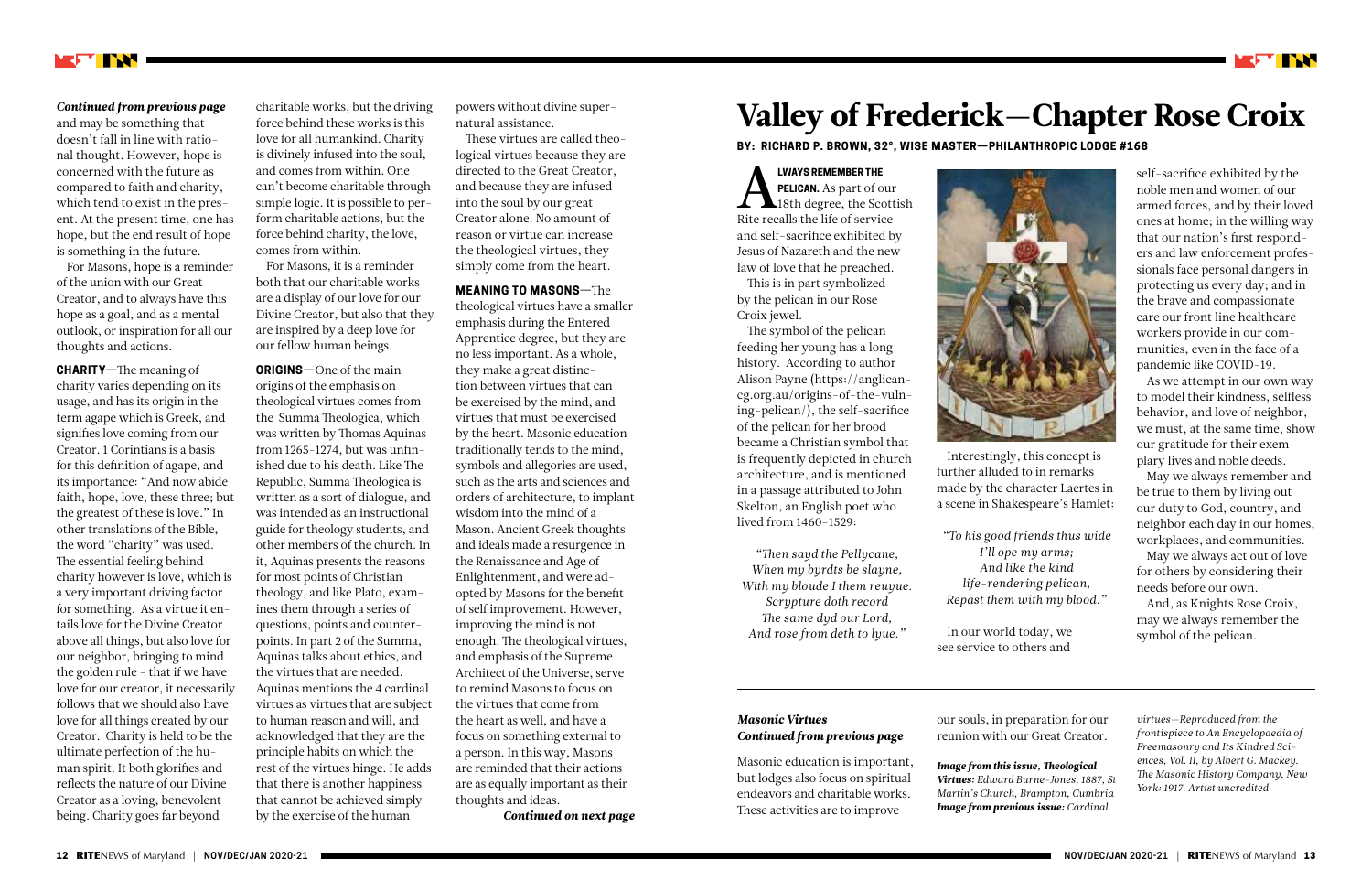

### **ECHOES FROM THE MOUNTAINTOP News from the Cumberland Valley**

**FOR MORE THAN A CENTURY,** the Masonic Temple has served as an iconic image of the important role that Freemasonry has played in the history of Western Maryland and our nation. The Masonic Temple Association of Cumberland, MD, Inc. was originally incorporated on June 9, 1909 in order to construct the original three-story structure and has continued to serve as good stewards of this important resource for the citizens of Western Maryland.

As part of its commitment to serving as good stewards of this historic edifice, the Masonic Temple Association recently announced the formation of the Cumberland Masonic Temple, Inc., which has received official designation from the IRS as a  $501(c)3$  tax exempt public





A wide range of Masonic and non-Masonic entities use the facility on a regular basis for charitable and cultural activities, including historic tours and research, educational programs, art exhibits and programs, religious celebrations, and musical concerts. The Temple is currently home to nine Masonic organizations, including four Blue Lodges as well as the Scottish Rite, York Rite, Order of the Eastern Star, DeMolay for boys, and Rainbow for Girls.

### Ensuring the Future of the Cumberland Masonic Temple

### UPCOMING EVENTS

All Events At Cumberland Masonic Temple Unless Otherwise Indicated

*Schedule is contingent upon state and local regulations. Check cumberlandscottishrite.org or contact Secretary Jerry Robinette at 301-729-6778 for updates*

### **NOVEMBER 2:** Cumberland Lodge of Perfection & Scottish

Rite Foundation 7:30 pm

### **NOVEMBER 8:**

 Feast of Tishri, Capping, and Awards Ceremony 2:00 pm

### **NOVEMBER 10:**

Washington County Scottish Rite Club, Morris Frock American Legion 7:30 pm

### **NOVEMBER 14:**

Masonic Ladies Night, Ali Ghan Shrine Center 5:30 pm

*(continued on next page)* 

energy efficiency, security, and overall value of our Temple.

Plans are currently underway to undertake a major fundraising campaign in order to grow the Temple endowment fund to a level that will generate sufficient annual revenue to maintain this beautiful home to Masonry in Mountain Maryland well into the future. Potential new forms of revenue to support the mission may include regular fundraisers, seeking grants for specific projects, and marketing the facility for event rentals and other advertising opportunities.

Tax-deductible giving will also play an increasingly important role in developing the resources to carry out some of the most significant projects facing the Temple, including elevator replacement, bathroom upgrades, and restoration of valuable artwork.

The Temple fundraising campaign is likely to include a number of traditional giving options for donors, including outright and installment gifts, bequests, appreciated securities, charitable remainder trusts, life insurance, and others. If you are currently making a plan for your charitable giving or if you have been putting it off, we encourage you to consider including the Cumberland Masonic Temple Inc. as part of your Legacy.



**Above:** During the current pandemic, contracted professionals and dedicated volunteers have completed extensive improvements to the roof system and plumbing fixtures as well as long overdue maintenance to the property surrounding the Temple.

charity. This designation means contributions to support the ongoing restoration of this landmark institution atop historic Fort Cumberland are now fully tax deductible. In addition, this designation will open up new fundraising and grant-seeking opportunities to aid our efforts.

Since 2009, the Temple Association has made strategic investments to address decades of deferred maintenance on the facility. These investments in upgrades to the electrical/heating/cooling systems, flooring, painting, and other efforts have contributed much to the beauty,



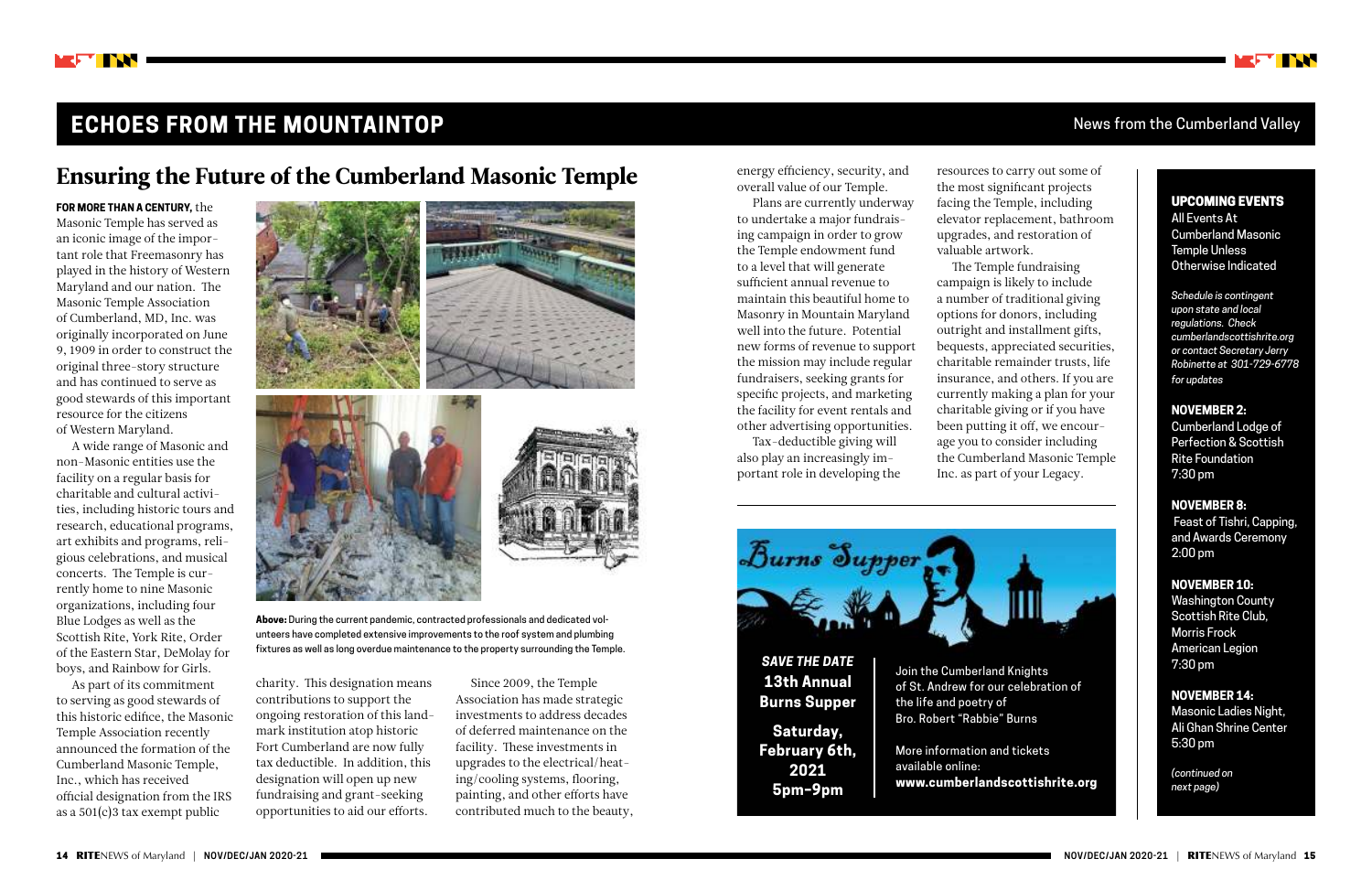

### **ECHOES FROM THE MOUNTAINTOP**



UPCOMING EVENTS (continued)

**NOVEMBER 16:** Chapter of Rose Croix 7:30 pm

**NOVEMBER 30:** KSA Annual **Communication** 7:30 pm

**DECEMBER 7:** Cumberland Lodge of Perfection—Election of Officers

**DECEMBER 7:** Cumberland Scottish Rite Foundation, Inc. Annual Meeting 8:30 pm

**DECEMBER 8:**  Washington County Scottish Rite Club, Morris Frock American Legion 7:30 pm

**DECEMBER 11 :** Joint Eggnog Party, Ali Ghan Shrine Club 6:30 pm

**FEBRUARY 6:** Robert Burns Night 5:00 pm

### 2020 Annual Knights of St. Andrew Corn Roast

**HON. JAMES Z. BOSLEY, 32˚ KCCH**

and his Lady Dianne hosted the 2020 Annual Knights of St. Andrew Corn Roast at their home in August. While social distancing made it a bit more interesting than usual, the brethren and their families enjoyed a wonderful afternoon of fellowship and a delicious meal featuring Higson Farm's famous corn on the cob! The Valley of Cumberland was pleased to recognize Lady Dianne for her dedicated service to the Rite and our charity, RiteCare, with the Valley's first Ladies Certificate entitling her to the respect, consideration,



and, in case of need, the protection, safeguard, and assistance of all Freemasons of the Rite in the world.

**Top:** Dianne Bosley Presented first Scottish Rite Ladies Certificate for the Valley of Cumberland

*Featuring Christmas Music, a Walk through Bethlehem, Nativity, Train Garden, and Silky, Smooth, Delicious and Decadent Chocolates…* 

*Plus: Hot Cocoa Bar, Chocolate Fountains, Cookies, and Other Tasty Treats By Chef Tommy & Chef Patty Morris*

Families & Friends are invited | \$10 per Person, Children under 5 Free Please call the office to RSVP (410) 243-3200

**All donations for the Nativity and Train Garden go the Scottish Rite Charities.**

*Sovereign Grand Inspector General in Maryland Marlin L. Mills and Lady Brenda Cordially Invite You to Attend Our*

**ANNUAL SCOTTISH RITE CHRISTMAS SOIRÉE**



## *"Twas the Night Before Mischief"*

SUNDAY, DECEMBER 20th, 2020 2:00PM UNTIL 5:00PM

Scottish Rite Masonic Center 3800 North Charles Street, Baltimore, Maryland 21218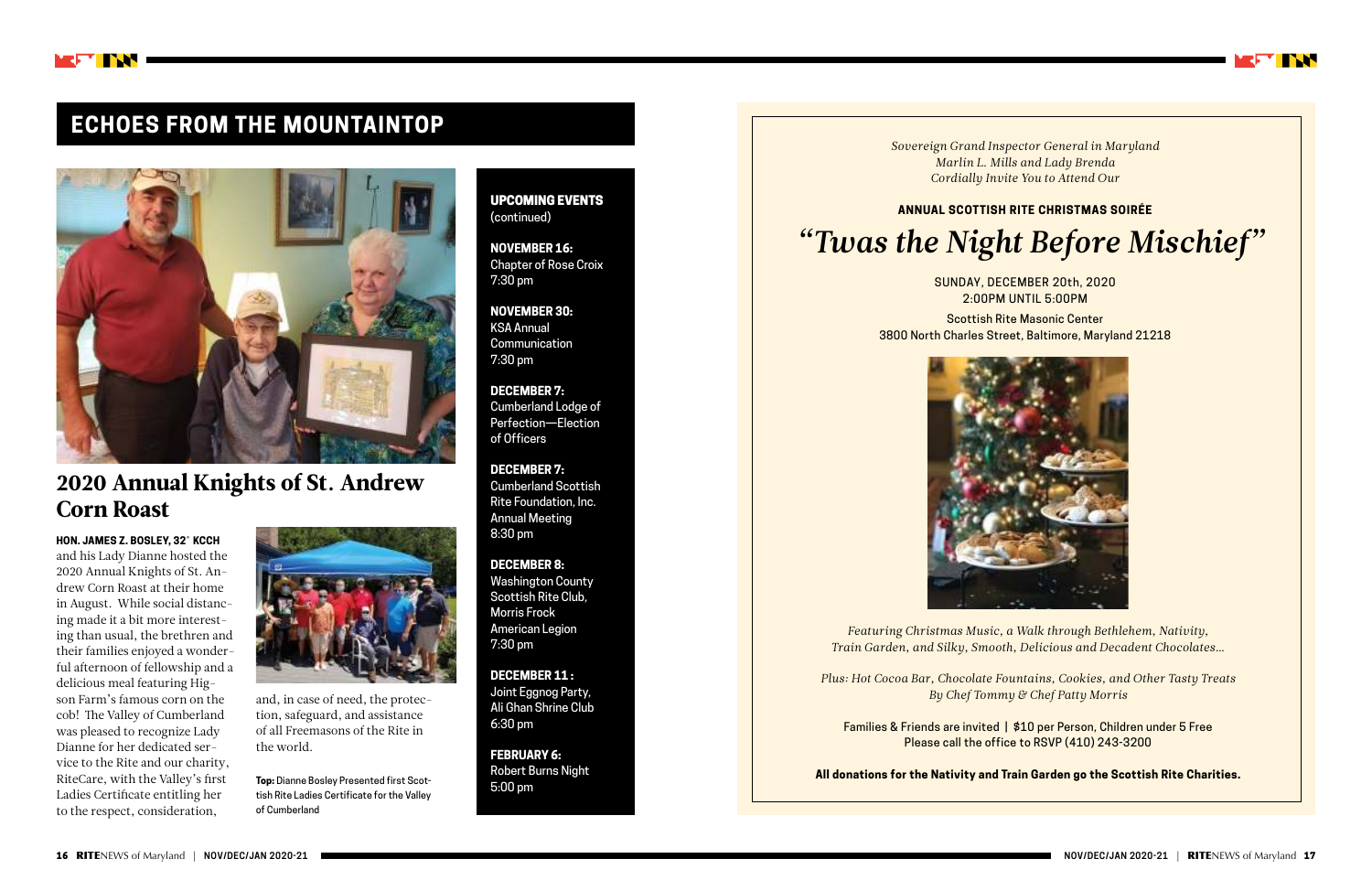After the Ceremony, refreshments will be served in the Banquet Hall & each attendee will receive a bag of fresh fruit

> Date: Thursday, November 19th, 7pm Cost \$20.00 per person, children under 12 are free Please RSVP to the Office by November 9th, 2020 410-243-3200

## **WHAT IS THE FEAST OF TISHRI?**

*Thou shalt observe the feast of tabernacles after thou hast gathered in thy corn and wine. Deut. 16:13*

The Feast of Tabernacles also commemorates the ceremonies of the completion and dedication of King Solomon's Temple, which was begun in the year 2992 \*A.L., and finished in a little more than seven years. In the year 3001 \*A.L., six months after its completion, in the month of Tishri, the seventh month of the Jewish sacred year, the Temple was dedicated with reverential ceremonies to the one Living and True God. That these ceremonies would reach the highest religious significance, King Solomon postponed the dedication until the Feast of Tabernacles, the 15th day of Tishri, a day he well knew would bring every zealous

Israelite to Jerusalem.

The Supreme Council of the Ancient and Accepted Scottish Rite of Freemasonry of the Southern Jurisdiction of the United States has proclaimed the Feast of Tabernacles as the Feast Day of the Lodge of Perfection, the 15th day of Tishri, (October).

**THOPE THIS MESSAGE** finds<br>you and your families safe<br>and well during these try-**HOPE THIS MESSAGE** finds you and your families safe ing times. Brethren, I want to personally thank you for your prayers, your well wishes, and your support to our brothers, our nation's leaders, doctors, nurses, law enforcement, and first responders who are America's Heroes during the COV-ID-19 crisis. Today, I write from a changed environment within America; a place that has grown desolate without our presence. I have come to recognize the great significance of Freemasonry and how this historic organization is seen as a symbol of strength to our Nation and to those around the world. As the flow of our fellowship has slowed to a trickle, I have come to realize that the Temples, in and of themselves, are not an absolute symbol of

As did the Israelites of old and the New England Pilgrims, Scottish Rite Freemasons gather to acknowledge the mercies which God has poured upon them with lavish hand. It is a time of rejoicing, yet a time to pay humble adoration to the Great Architect of the Universe, without whose aid there would be no harvest.

*\*Anno Lucius – Freemasonry adds 4,000 years to our current calendar year (example: 2011 becomes 6011 A.L.).*



### Whosoever Shall Know Himself, Shall Find the Truth

#### **BY: SIR TOMMY J. MORRIS, 32°, KCCH, PC, PWM, PVM, PGTC, PM—COLUMBIA NO.58.**



strength and hope; instead, it represents the wisdom and sacrifice of those who serve within her halls, like those who came before us. Our country has been set apart with freemasons and our families whose sacrifices secure the Blessings of Liberty to allow us to flourish as individuals, as a society, and as a Nation. On Memorial Day, we paused to remember, to honor and express our gratitude to our brothers and all those Americans who lost their lives in uniform.

I thank God for the brilliance of thought, and the creativity of the politics of our country's early Masonic leaders. Among the most prominent was Brother George Washington, President and Freemason. He presided at the Constitutional Convention of 1787 which established the Constitution of the United States of America and a federal govern-

ment. Brother George commented that "If freedom of speech is taken away, then dumb and silent we may be led, like sheep to the slaughter." The goodness is that through his influence, the Constitution was written as an exposé to reveal the truth of human behavior and preserve freedom of speech and freedom of thought. Today it continues to reveal the truth through the limitations it places on the government. Freemasons that know themselves, like early Freemasons, have always sought truth. Truth is revealed through Holy writ, self-reflection and through programs like the Scottish Rite Master Craftsman (SRMC) program. Throughout history Freemasons have been deliberate and have demonstrated incredible abilities to lead through adversity and quickly adjust to the 'new normal', dealing with multiple challenges in stride. My challenge to you, my brethren, is to be deliberate, seek to reveal the truth and inspire others to do what is right and good through the wisdom of God and our Masonic ideals.

For more information on the Scottish Rite Master Craftsman (SRMC) program, please send an e-mail to: mc@scottishrite.org

### **I THANK GOD FOR THE BRILLIANCE OF THOUGHT, AND THE CREATIVITY OF THE POLITICS OF OUR COUNTRY'S EARLY MASONIC LEADERS.**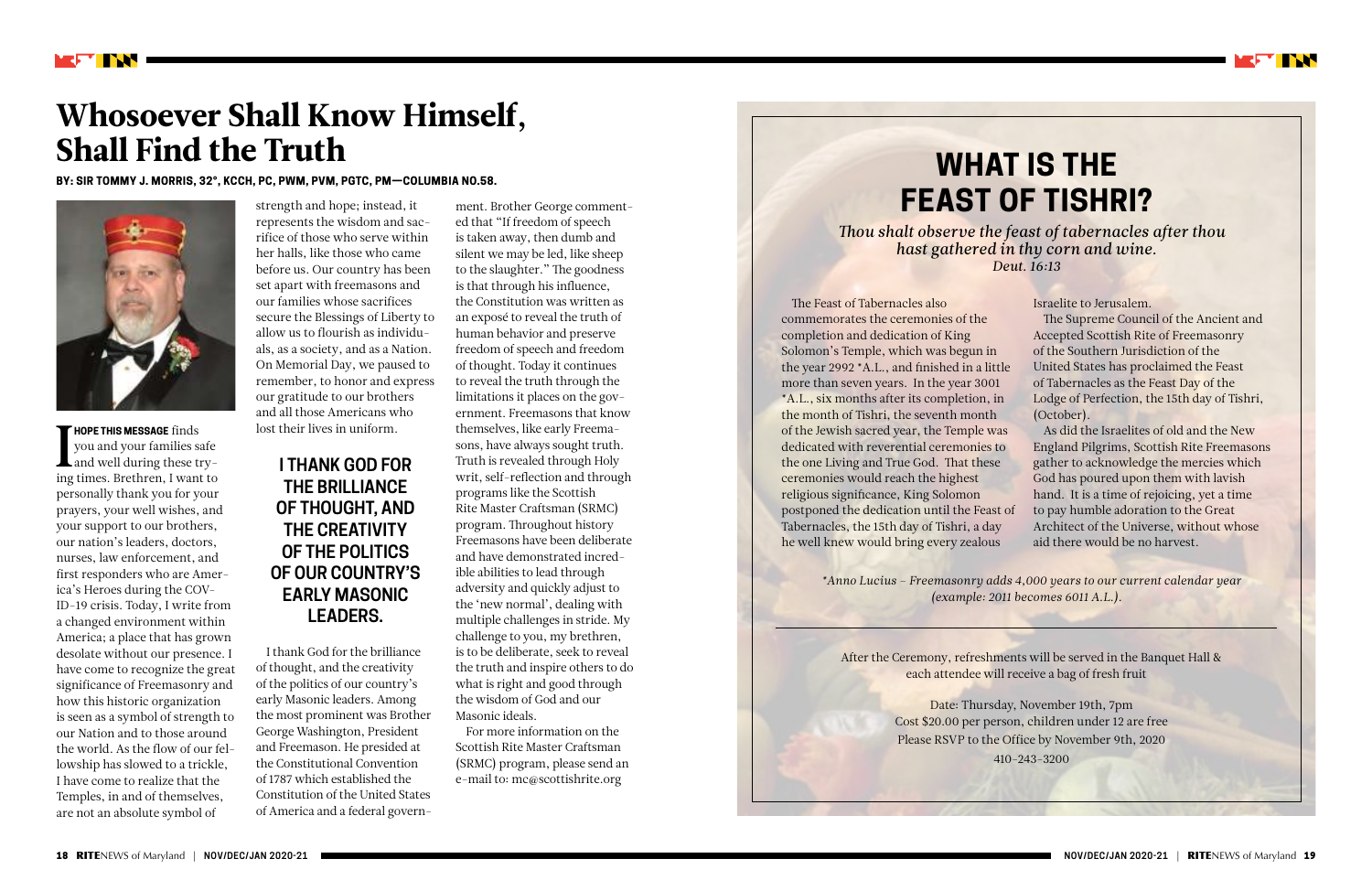T **HE RITUAL** is an important part of the organization of Speculative Freemasonry. It is not a mere garment intended to cover the institution and conceal its body from unlawful inspection. It is the body itself and the very life of the institution. Eliminate from Freemasonry all vestiges of a ritual and you make it a mere lifeless mass. Its characteristic as a benevolent or as a social association might continue, but all its pretensions as a speculative system of science and philosophy would be lost.

As a definition of this important and indispensable element in the Masonic system, it may be said that the ritual is properly the prescribed method of administering the forms of initiation into the society, comprising not only the ceremonies but also the explanatory lectures, the catechismal tests, and the methods of recognition.

The Operative Freemasonry of the Middle Ages is acknowledged to have been a secret and exclusive society or guild of architects and builders, who concealed the secret processes of their art from all who were not workers with them.

If the new society did not hesitate to adopt, at first, the old laws of the Operative institution, it is not at all probable that it would have rejected the ritual then in use and frame a new one. Until the Grand Lodge was securely seated in power, and the Operative element eliminated, it would have been easier to use the old Operative ritual. In time, as the Operative laws were replaced by others more fitting to the character of the new Order, so the simple, Operative ritual must have given way to the more ornate one adapted to the designs of Speculative Freemasonry. But during the earlier years of the Grand Lodge, this old Operative ritual continued to be used by the lodges under its jurisdiction.

As a secret association, the old Operative Freemasons must have possessed a ritual. And we



### **TAN**

### *Excerpt from*  The History of Freemasonry: *Volume IV, Part 2*

#### **BY: ALBERT G. MACKEY, 33°**

have, to support this hypothesis, not only logical inference but unquestionable historical evidence. German archaeologists have given us the examination or catechism which formed a part of the ritual of the German Steinmetzen or Stonecutters. The Sloane MS. No. 3329 contains the catechism used by the Operative Freemasons of England in the 17th century. A copy of this manuscript has already been given in preceding parts of the present work, and it is therefore unnecessary to reproduce it here.

As the Sloane MS. has been assigned to a period between 1640 and 1700, we may safely conclude that it contains the ritual, then in use, among the English Operative Freemasons. At a later period, it may have suffered considerable changes, but we infer that the ritual exposed in that manuscript was the foundation

of the one which was in use by the Operative lodges which united in the formation of the Grand Lodge in the year 1717.

The precise ritual used at that time is perhaps irretrievably lost, so that we have no direct, authentic account of the forms of initiation, yet by a careful collation of the historical material now in possession of the Fraternity, we may unravel the web, to all appearance hopelessly entangled, and arrive at something like historic truth.

G **REETINGS!** My name is Hayley Boyle and I am the newest Speech Language Pathologist at the Hilgenberg Scottish Rite Childhood Speech and Language Center. I am pleased to share , since starting my career in the summer of 2019, I have completed my Clinical Fellowship experience, a mentored professional experience necessary for all new clinicians! I am grateful to the Scottish Rite Masons, my fellow SLP colleagues, and all of the clinic clients and their families who have welcomed me with open arms into this community.

This past year has been full of change and uncertainty, but also growth and learning for our clinicians, students, and families alike. Throughout 2020, the Scottish Rite clinicians have been dedicated to

### The Clinic Corner

**BY: HAYLEY BOYLE, CCC-SLP**



serving our clients virtually and in person (with proper sanitation measures) amid the COVID 19 pandemic. This fall, we have continued to work with our private school students, infants and toddlers, and other pediatric clients to complete screenings, evaluations, and therapy both virtually and in person. Virtual appointments taking place in the child's home have allowed for even deeper parent and clinician relationships resulting in more carryover of speech and language skills into daily activities. Virtual learning, working, and socializing have become a regular occurrence in society, likely here to stay for the foreseeable future. Whether your school or work is returning in person or remaining strictly virtual, we've put together some tips, great for children and adults alike, to help



you work from home effectively.

1. Designated Space—Set up a specific space for each person to do their schooling, work, or therapy whether it be an entire room, a corner in the kitchen, or at the end of the dining room table, small spaces work too! Physical boundaries help set the expectations for when it is time to learn and work.

2. Visual Schedule and Expectations/Rules—We all perform better when we know what is expected of us! A visual aid to show each class or event for the day along with a poster or sign for "Learning Rules" will promote student participation and motivation. Have the child get involved in making the visuals so they have a say in creating expectations, plus it can turn into a fun craft!

3. Proper Seating—Positioning is so important for optimal focus and learning! When choosing a chair, make sure it is the right size to allow for the child to sit with a straight back and rest their feet flat on the floor (a box under the feet also works). Place the computer or tablet at eye level so that the neck stays in a neutral position and is not strained. Tired of the chair? Try lying on the tummy with body weight propped up on elbows and forearms, this is great for upper body strengthening!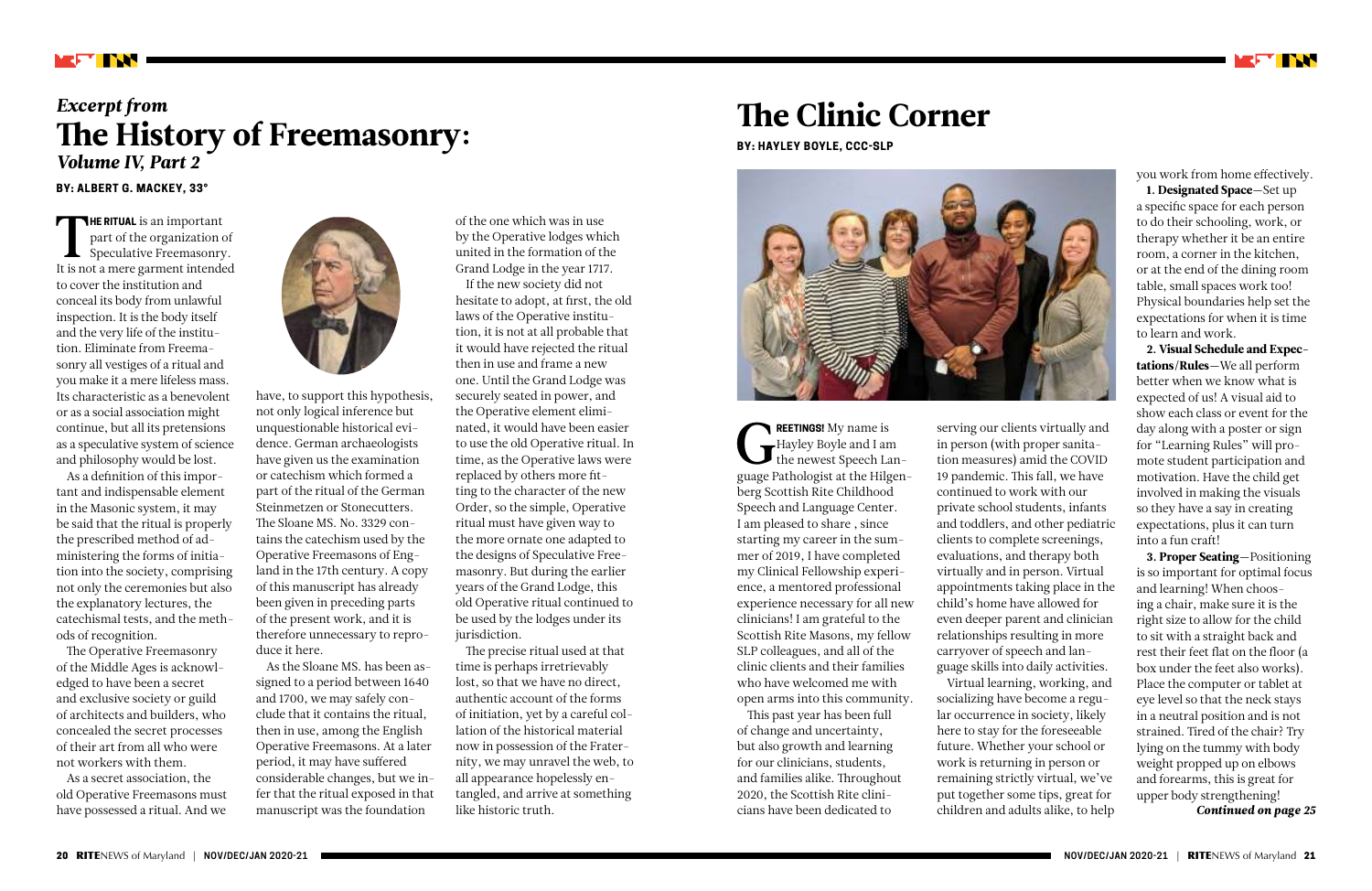### We Must Take Sides Or Principle Of Action

### **INTRODUCTION**

It is not a question of taking sides between Russia and Turkey; for these States will, sooner or later, come to an understanding without my intervention.

It is not a question of declaring oneself in favour of one English faction against another; for they will soon have disappeared, to make room for others.

I am not endeavoring to choose between Greek and Armenian Christians, Eutychians and Jacobites, Christians who are called Papists and Lutherans, Calvinists, Anglicans, the primitive folk called Quakers, Anabaptists, Jansenists, Molinists, Socinians, Pietists, and so many other 'ists. I wish to live in peace with all these gentlemen, whenever I may meet them, and never dispute with them; because there is not a single one of them who, when he has a crown to share with me, will not know his business perfectly, or who would spend a single penny for the salvation of my soul or his own.

I am not going to take sides between the old and the new French Parliaments, because in a few years, there will be no question of either of them nor





### *Excerpts from*  Toleration and Other Essays

**BY: VOLTAIRE—INITIATED INTO FREEMASONRY—LODGE OF THE NINE SISTERS—APRIL 7TH, 1778**

between the ancients and the moderns because the trial would be endless.

Nor between the Jansenists and the Molinists; because they exist no longer, and thank God, five or six thousand volumes have become as useless as the works of St. Ephraim.

Nor between the partisans of the French and the Italian opera, because it is a mere matter of fancy.

The subject I have in mind is but a trifle—namely, the question whether there is or is not a God; and I am going to examine it in all seriousness and good faith, because it interests me, and you also.

### **I: OF THE PRINCIPLE OF ACTION**

Everything is in motion, everything acts and reacts, in nature.

Our sun turns on its axis with a rapidity that astonishes us; other suns turn with the same speed, while countless swarms of planets revolve round them in their

principle, one single mover, when I observe the constant and uniform laws of the whole of nature.

The same gravitation reaches every globe and causes them to tend towards each other in direct proportion, not to their surfaces, which might be the effect of an impelling fluid, but to their masses. The square of the revolution of every planet is as the cube of its distance from the sun (which proves, one may note, what Plato had somehow divined, that the world is the work of the eternal geometrician).

The rays of light are reflected and refracted from end to end of the universe. All the truths of mathematics must be the same on the star Sirius as in our little home. If I glance at the animal world, I find that all quadrupeds, and all wingless bipeds, reproduce their kind by the same process of copulation, and all the females are viviparous. All female birds lay eggs. In each species, there is the same manner of reproduction and feeding. Each species of plants has the same basic qualities.

Assuredly the oak and the nut have come to no agreement to be born and to grow in the same way, any more than Mars and Saturn have come to an understanding to observe the same laws. There is, therefore, a single, universal, and powerful intelligence, acting always by invariable laws.

No one doubts that an armillary sphere, landscapes, drawings

orbits, and the blood circulates more than twenty times an hour in the lowliest of our animals. A straw that is borne on the wind tends naturally towards the centre of the earth, just as the earth gravitates towards the sun, and the sun towards the earth. The sea owes to the same laws its eternal ebb and flow. In virtue of the same laws, the vapours which form our atmosphere rise continually from the earth, and fall again in dew, rain, hail, snow, and thunder. Everything, even death, is active. Corpses are decomposed, transformed into plants, and nourish the living, which in their turn are the food of others. What is the principle of this universal activity?

This principle must be unique. The unvarying uniformity of the laws which control the march of the heavenly bodies, the movements of our globe, every species and genus of animal, plant, and mineral, indicates that there is one mover. If there were two, they would either differ, or be opposed to each other, or like each other. If they were different, there would be no harmony; if opposed, things would destroy each other; if like, it would be as if there were only one—a twofold employment.

I am encouraged in this belief that there can be but one

of animals, or models in coloured wax, are the work of clever artists. Is it possible for the copyists to be intelligent and the originals not? This seems to me the strongest demonstration; I do not see how it can be assailed.

### **XVI: OF EVIL IN THE ANIMAL CALLED MAN**

So much for the beasts; let us come to man. If it be not an evil that the only being on earth that knows God by his thoughts should be unhappy in his thoughts; if it be not an evil that this worshipper of the Deity should be almost always unjust and suffering, should know virtue and commit crime, should so often deceive and be deceived, and be the victim or the executioner of his fellows, etc.; if all that be not a frightful evil, I know not where evil is to be found.

Beasts and men suffer almost without ceasing; men suffer the more because, not only is the gift of thought - often a source of torture, but this faculty of thinking always makes them fear death, which the beast cannot foresee. Man is a very miserable being, having but a few hours of rest, a few moments of satisfaction, and a long series of days of sorrow in his short life. Everybody admits and says this; and it is true.

They who have protested that all is well are charlatans. Shaftesbury, who set the fashion in this, was a most unhappy man. I have seen Bolingbroke torn

with grief and rage; and Pope, whom he induced to put this miserable joke into verse, was one of the most pitiable men I have ever known, misshapen in body, unbalanced in temperament, always ill and a burden to himself, harassed by a hundred enemies until his last moment. At least let us have happy beings saying that all is well.

If by all is well it is merely meant that a man's head is happily placed above his shoulders, so that his eyes are better situated beside the root of his nose than behind his ears, we may assent. All is well in that sense. The laws of physics and mathematics are very well observed in his structure. A man who saw the beautiful Anne Boleyn, or the still more beautiful Mary Stuart, in her youth, would have said that it was well; would he have said it on seeing them die by the hand of the executioner? Would he have said it on seeing the grandson of the beautiful Mary Stuart perish in the same way in the heart of his capital? Would he have said it on seeing the great-grandson even more miserable because he lived longer?

Glance over the human-race, if it be but from the prescriptions of Sylla to the Irish massacres.

Behold these battlefields, strewn by imbeciles with the corpses of other imbeciles, whom they have slain with a substance born of the experiments of a monk.

*Continued on page 25*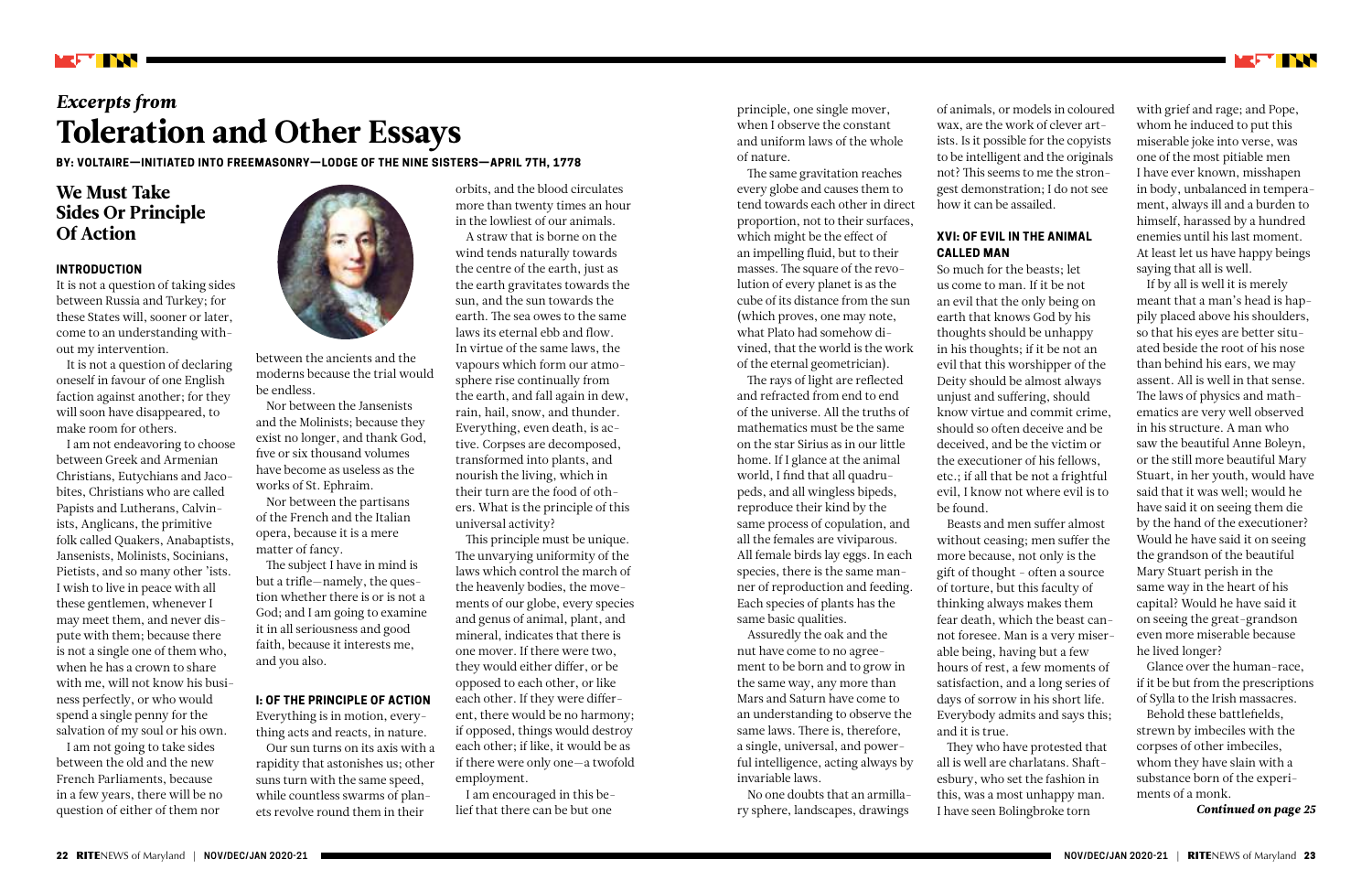#### **CHARITABLE DONATIONS**

Jesse & Hertha Adams Charitable Trust Highland Lodge No. 184 Arthur F. Hebbeler III Estate of William E. Harris

### **TEMPLE DONATIONS**

Tommy Morris Ternin Morris

James T. Hill, Jr.

#### **IN HONOR OF CONTRIBUTIONS**

In Honor of Ray Lewis's Birthday by Jack and Cheryl Young

In Honor of MWPGM Jack Young's 50 years in Masonry by Cheryl Young In Honor of SGIG Marlin Mills's Birthday by Jack and Cheryl Young In Honor of E. Ray Leppo's Birthday by Jack and Cheryl Young

**IN MEMORY OF CONTRIBUTIONS**

In Memory of D. Wilson Bay by Marlin and Brenda Mills

In Memory of Tilden A. Cushing by Marlin and Brenda Mills

In Memory of Phyllis V. Nichols by Marlin and Brenda Mills



### Recent Charitable Contributions

**AS OF 8/31/2020**

### Brothers Called From Labor To Eternal Rest

4. Keep it Fun!-You can decorate your designated work station for the season with homemade pumpkins, leaves, snowflakes or snowmen; crafts are a great way to practice sequencing and following directions skills. Movement throughout the day can give our brain a break and is fun too! Physical activity can be hard when the weather is cold. If you're staying indoors you can go on a

| Darley T. Travers, 33°               |
|--------------------------------------|
| Harold A. Saxton, Jr., 32°           |
| Wallace E. Boston, 32°               |
| Chester E. Whitlock, 32°             |
| Hon. Charles E. Ludwig, 32°,<br>KCCH |
| Leslie R. Hesselton, Jr., 32°        |
| William S. Purnell, 32°              |

Clinton R. Albrecht, 32° Hon. William L. Kugel, 32°, KCCH Paul R. Lee, 32° John. H. Cook, 32° Ill. D. Wilson Bay, 33° James Q. Myers, 32°

Ill. Charles C. Doll, 33°

### Tilden A. Cushing, 32° Forrest M. Jacobs, 32° Philip B. Onderdonk, Jr., 32° Richard A. Walters, 32° Neil W. Hoffmier, 32°, KCCH George W. Cook, 32°

### *Clinic Corner Continued from page 21*

scavenger hunt throughout the house to find objects using descriptive concepts such as "find something that is….soft, red, flat, round, heavy" etc. This is a great vocabulary building and following directions activity. This continued period of social distance has changed the way we interact with our community on a day to day basis as we now opt for small gatherings, virtual events, and phone calls to stay connected. State guidelines changed the way we hosted our annual fundraisers and holiday

parties this season but we are still grateful for each person's participation and support! We hope to gather with all of you in person, the same way as in years past, to celebrate next year!

The Speech-Language Pathologists of the Hilgenberg Scottish Rite Childhood Speech and Language Center wish you a safe and healthy holiday season and New Year. We thank you for your continued support in our mission to bring communication skills to the families we serve!

#### *Voltaire Continued from page 23*

See these arms, these legs, these bloody brains, and all these scattered limbs; it is the fruit of a quarrel between two ignorant ministers, neither of whom would dare to open his mouth in the presence of Newton, Locke, or Halley; or of some ridiculous quarrel between two forward women. Enter the neighboring hospital, where are gathered those who are not yet dead. Their life is taken from them by fresh torments, and men make a fortune out of them, keeping a register of the victims who are dissected alive, at so much a day, under the pretext of healing them.

See these other men, dressed as comedians, earning a little money by singing, in a foreign language, a very obscure and insipid song, to thank the author

rage done to nature; and then tell nection with Alexander VI. and Julius II.; say it over the ruins of a hundred towns that have been and amid the twelve millions of Americans who are being assassinated, in twelve million ways, to punish them for not being able to them. Say it to-day, the 24th fingers, the two-hundredth annage to the equally unnumbered retreats of sorrow that cover the earth, to that swarm of diseases

of nature for this horrible outme calmly that all is well.1 Say the word, if you dare, in conswallowed up by earthquakes, to understand in Latin a papal bull that the monks have read of August 1772; a day on which [234] the pen trembles in my niversary of the massacre of St. Bartholomew. Pass from these innumerable theatres of carwhich slowly devour so many poor wretches while they yet



live; think of that frightful ravage of nature which poisons the human race in its source, and associates the most abominable of plagues with the most necessary of pleasures. See that despised king Henry III., and that mediocre leader the Duke of Mayenne, struck down with the small-pox while they are waging civil war; and that insolent descendant of a Florentine merchant, Gondi, and Retz, the priest, archbishop of Paris, preaching with sword in hand and body diseased. To complete this true and horrible picture, fancy yourself amid the floods and volcanoes that have so often devastated so many parts of the world; amid the leprosy and the plague that have swept it. And do you who read this recall all that you have suffered, admit that evil exists, and do not add to so many miseries and horrors the wild absurdity of denying them.

In Memory of Miriam (Ann) Lloyd by Paul M. Lloyd

In Memory of Harold A. Saxton, Jr. by Mrs. Helen Saxton

In Memory of Pat Moore by Mrs. Helen Saxton

In Memory of Harold A. Saxton, Jr. by Big Oak Lodge, Inc.

In Memory of Mary Powell by E. Ray Leppo, Jr.

In Memory of Miriam (Ann) Lloyd by Jack and Cheryl Young

In Memory of Tilden A. Cushing by T. Scott Cushing, Sr.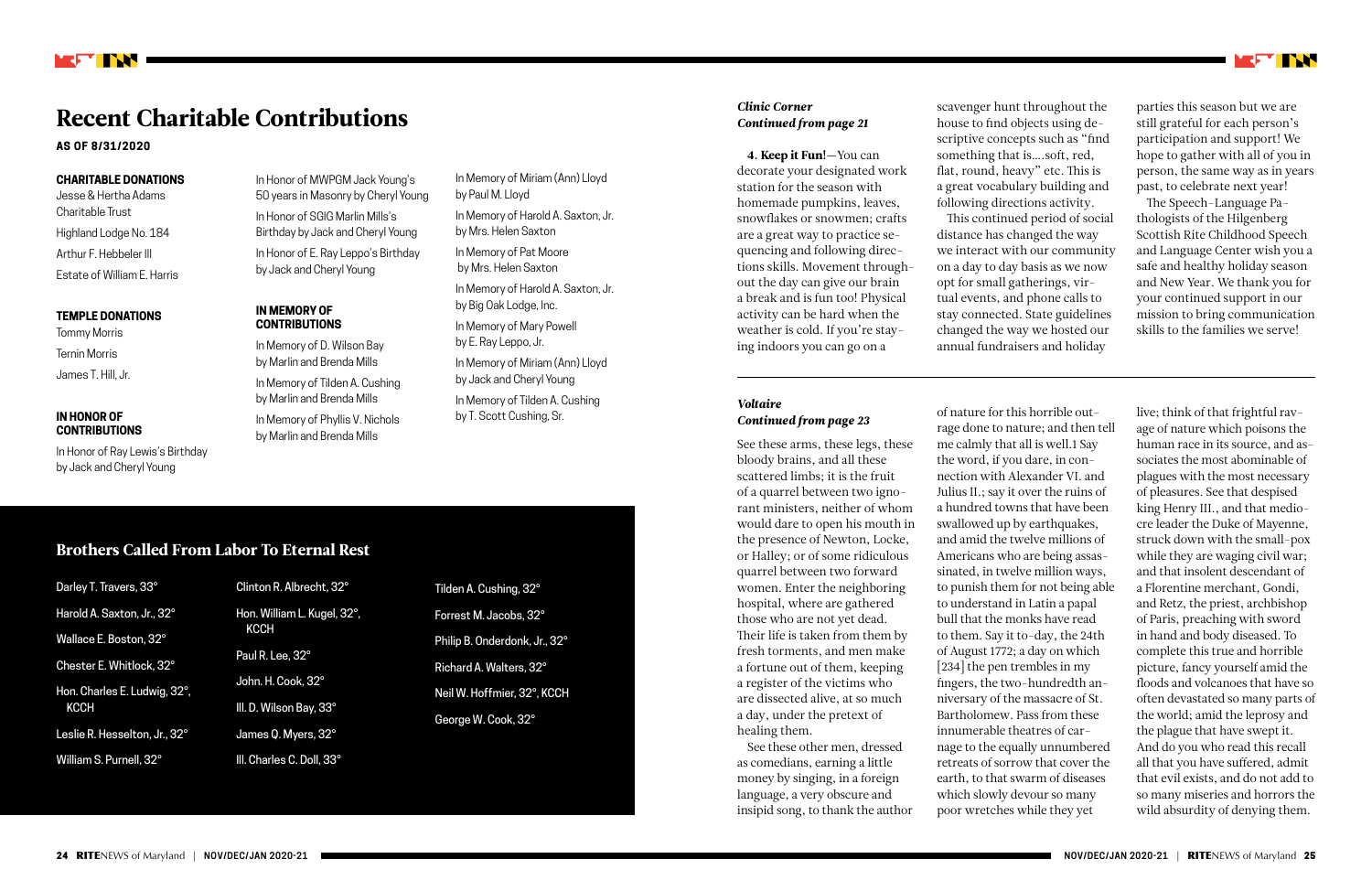**F YOU ARE FORTUNATE** enough thave one of the three Mason is youth groups in your Ma-**F YOU ARE FORTUNATE** enough to have one of the three Masonsonic building, you can see the next generation moving forward and you will see the greatness in these young men and women. Not only do these young adults become future Masons, Eastern Star and adult leaders in these youth groups, they are great promoters of Masonry. While my experience is mostly based on Job's Daughters, when I speak with leaders from Rainbow and DeMolay, we all have the same positive outlook for our Masonic Youth.

My daughters joined Bethel

**EXECUTE AM VERY LUCKY** to be in a Bethel that is so close with their lodge. I know, if any of my Bethel sisters need anything, we can just contact the lodge and they are always close by **AM VERY LUCKY** to be in a Bethel that is so close with their lodge. I know, if any of my Bethel sisters need anything, to help. This is something I see all over our jurisdiction. There is always a Mason who has come to the aid of our Bethel to make sure we have everything we need. On a sleepover at the lodge last year, the power went out in the morning. Multiple Masons showed up after one phone call with hot drinks and breakfast to make sure we ate before we left for Church. The members of St. Columba Lodge #150 (our home), always show up for our Mason night and always help when we are raising money for our charity Hearing Improvement Kids Endowment (H.I.K.E.) and assisting with fundraisers even when we are supporting a local charity. Our Bethel always tries to show up to see what we can for the lodge. We enjoy helping with MD CHIP events because we feel we're helping the community.

 It's just so nice to have so many role models and people who care for our girls no matter where the girls come from. In the In my seven years as a Job's Daughter, I have traveled to I am very lucky to be a Job's Daughter and be surrounded

lodge/bethel, we are all at home, no girl feels like a guest in our building and they know it is not just a lodge, it is a Bethel. We know that if we are more visible in the lodge, we become more visible in the community. Last year, we were able to meet the Mayor of La Plata. She spent time giving us career advice, education advice and then took some great pictures with us. multiple states, met other Jobie's from around the world and hung out with a few really cool Grand Masters. Ok, they've all been cool but, as a current Miss, I've been lucky enough to hang out with the Grand Masters from Maryland and Delaware. They become more like that cool uncle, than some important figure. The leaders from the Shriners, Scottish Rite, York Rite, and The Order of the Eastern Star have always been there to support us, make a few jokes and put smiles on our faces. by so many loving and caring people in the Masonic Family. I hope that one day, I'll be one of those adults who can help out with the youth but, until then, I'll help the Lodge and the Valley because they're always there to help me.





## Working with the Masonic Youth Groups

**BY: BRO. MICHAEL "SPIKE" PORTER, 32°—ASSOCIATE GRAND GUARDIAN, DELMAR JOB'S DAUGHTERS**



# A Bethel within a Lodge

**BY: LENA PORTER, MISS CONGENIALITY, DELMAR JOB'S DAUGHTERS**

#62 soon after I became a Fellow Craft at St. Columba Lodge #150 in La Plata, MD. It was all new to me, but I saw how the Bethel would help the Lodge and vice versa. The Bethel would offer to cook for the Lodge during meeting nights as a fundraiser - it gave the Stewards a night off and saved the Lodge time and money. All the Masons had to do was make a donation for the dinner (which we do anyway on normal nights) and the Bethel would have a profitable evening. During cleaning and maintenance events, the Bethel would help the Masons keep the property looking great. When

everyone is invested in the building, they take more pride in it. It bonds everyone together and it's easy to make your Masonic home even better.

Installations, public events, fundraisers, or even a car wash can become an open house for the Lodge and the Bethel. Many Master Masons have joined a Lodge because their daughter or son first joined a Masonic Youth Group. When the Valley of Charles County was formed last year, Job's Daughters were there to support it. When the Valley had their first fundraiser (Virtual Turkey Drive), the Bethel donated almost \$100.

Recently, the Valley started preparing for the 4th Degree, but we needed to create new items that the Blue Lodge did not have. My daughters and I like to hang out, even for a trip to the store. A few weeks ago, I had to meet Brother Tony at an Arts and Crafts store so we could figure out how to craft a few items for the 4th degree. My daughter listened to us talking about a black altar cloth with tears on it. To any other teenager, this would be foreign but for a Jobie, she fully understood. She told us what she needed and made it for the Valley. It's not every day you can say that Miss Congeniality of DelMar Job's Daughter made your altar cloth. I know that many other Lodges/Valleys have worked with their youth and the youth have supported them whenever asked or saw a need. I have seen the amazing support from the Grand Lodge, Scottish Rite, York Rite, Shriners, and other Masonic bodies for these three Masonic Youth organizations… and I'm very proud.

As the Associate Grand Guardian of DelMar Job's Daughter this term, a Master Mason and a Scottish Rite Mason, I love what this Fraternity has not just done for my family, but for all the amazing youth in our jurisdiction. By supporting the Masonic Youth Groups, you not only ensure the future of this country, you help ensure the future of Masonry.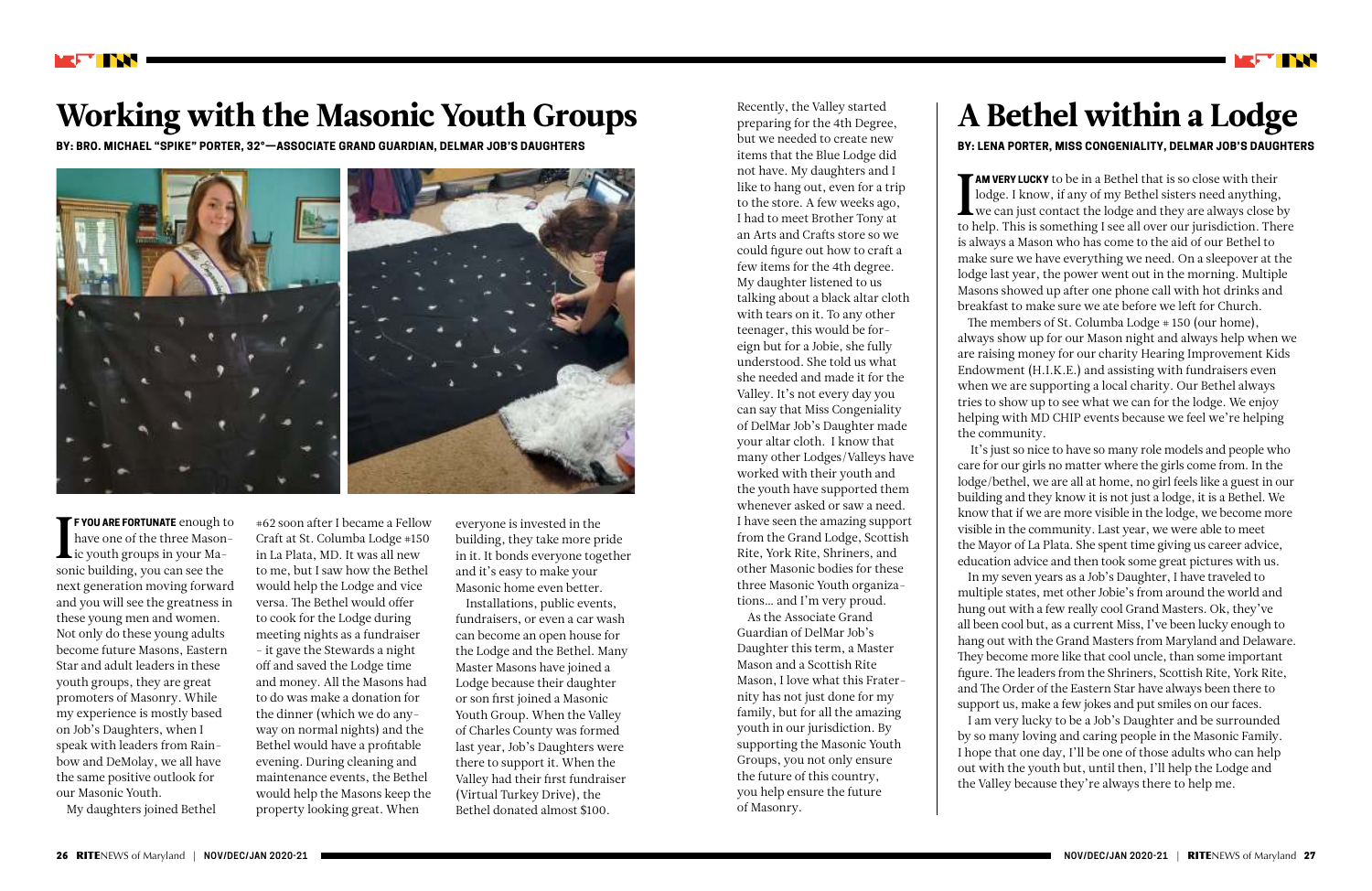**SEPORE THE SEFORE THE CHANGE OF SHELF AND SERVIE ARE SERVIET SHELF AND SHELF AND SHELF AND SHELF AND SHELF AND SHELF AND SHELF AND SHELF AND SHELF AND SHELF AND SHELF AND SHELF AND SHELF AND SHELF AND SHELF AND SHELF AND OMETIME BEFORE** the end of 2019, MWGM Richard P. and asked if I would be interested in helping stand up a Spanish language lodge under the jurisdiction of the Grand Lodge of Maryland. I immediately jumped at the idea and MWGM Naegele explained that RW Bro. Ian McIntosh and PM Thomas Fulcher, from Howard 101, had approached him with the idea of starting this lodge. PM Thomas Fulcher has a deep connection with Latin America and Freemasonry in that region. PM Tom grew up in the Panama Canal Zone and, when he became of age, became a member of the Army lodge where his father, Bro. Aldon Fulcher, served as Worshipful Master of the Army Lodge in the Panama Canal Zone.



### *A New Chapter in Maryland Freemasonry* Birth of the First Spanish Speaking Lodge in Maryland

**BY RAFAEL A. RODRIGUEZ, PM - VENERABLE MAESTRO (WORSHIPFUL MASTER), LOGIA SOL NACIENTE (U.D.)**



When Army Lodge merged with Darien Lodge, PM Tom Fulcher served as Worshipful Master of Balboa Lodge, also in Panama.

PM Tom first brought up the idea of forming a Spanish speaking lodge in Maryland to RW Brother Ken Taylor, Grand Secretary and Worshipful Master of Howard Lodge No. 101. RW Bro Taylor recommended PM Tom Fulcher contact RW Bro. Ian McIntosh. With the support of WM Ken Taylor and Howard Lodge 101, Brothers Tom Fulcher and Ian McIntosh brought up the concept of this Spanish language lodge to MWGM Naegele who provided very positive comments. PM Tom Fulcher then contacted Bro. Samuel Rodriguez, a member of Howard 101 and asked if he would like to get involved in this undertaking. This was the beginning of the original committee that began to work on what would eventually become Logia Sol Naciente (U.D.)

In late December 2019, we all met at PM Fulcher's home to discuss the idea and to develop a plan to bring this idea into fruition. The first task was perhaps the most time consuming; translating the Maryland Masonic ritual into Spanish. This proved to be a monumental task, but with time, patience and perseverance, this was completed. PM Tom continued to talk to the brethren of Howard 101 who showed a genuine interest in sponsoring the "Spanish lodge". At the same time, we began promoting the idea to any brother who showed an interest in this project. By the end of February 2020, we had compiled a list of 12 potential charter members and established communications to provide updates on the progress we were making. Then Covid-19 happened. This brought all the progress we were making to a full stop.

Then, in July 2020, as masonic activities were slowly starting, MWGM Naegele gave us the "go ahead" to continue working on the "Spanish lodge". With less than three weeks before the Semi-Annual communication of the Grand Lodge of Maryland, we got back together in a video conference to re-group and to see what needed to be done to submit the Petition for Warrant to Work Under Dispensation shortly after the Semi-Annual. We began contacting all the potential charter members and, in less than two weeks, set up a video conference call to outline the details and the path forward



to submit the Petition for Warrant to the Grand Lodge. A set of draft bylaws was prepared and reviewed by all the members. Meeting days and times were selected. Officers were elected. And the name, Logia Sol Naciente, was agreed upon by all the members.

Shortly after the Semi-Annual, the Petition for Warrant was submitted to the Grand Lodge and the Inaugural Communication of Logia Sol Naciente was scheduled for Wednesday August 12, 2020 at 7:30pm at the Howard Lodge Masonic Temple. Then it hit us; we had less than three weeks to prepare to do something that has never been done in the State of Maryland; open a Master Mason lodge in Spanish.

Thanks to the technology available, we were able to hold two rehearsals via videoconferencing, and one "inperson" rehearsal in the lodge the day before the Inaugural

Communication. On Wednesday August 12, Logia Sol Naciente was opened for the very first time in the 3rd degree and the entire ceremony, with two exceptions, was done in Spanish. After the opening ceremony, MWGM Naegele greeted and congratulated the members of Logia Sol Naciente in Spanish and English and presented the Warrant authorizing Logia Sol Naciente to work under dispensation. Because of the Covid-19 limitations, attendance had to be kept to a minimum. However, there were 19 members of Logia Sol Naciente representing 9 different countries, and 10 visitors, including MWGM Naegele, several members of the Grand Line, and the heads of the Grand Chapter and Grand Council of Royal Arch Masons of Maryland. The evening was full of emotions, pride and happiness. Bro. Jose Cruz, Worshipful Master of Patuxent Lodge No. 218 donated



the Square and Compass to be used at the altar. Bro. Pablo "Paito" Delgado Medina 33rd from Logia Estella de Oriente No. 30, from Humacao, Puerto Rico, donated and dedicated a beautiful Holy Bible in Spanish to the lodge.

As of this writing, the members of Logia Sol Naciente continue to work diligently learning the ritual, bringing up new ideas and developing the plans for the lodge as we move forward. Logia Sol Naciente will be submitting the petition for the charter to be voted on by the Grand Lodge during the Annual Communication in November. The desire of the members of Sol Naciente is to grow the craft in the state of Maryland and to offer an environment of friendship, brotherly love and companionship, while embracing and celebrating the different cultural backgrounds of our membership.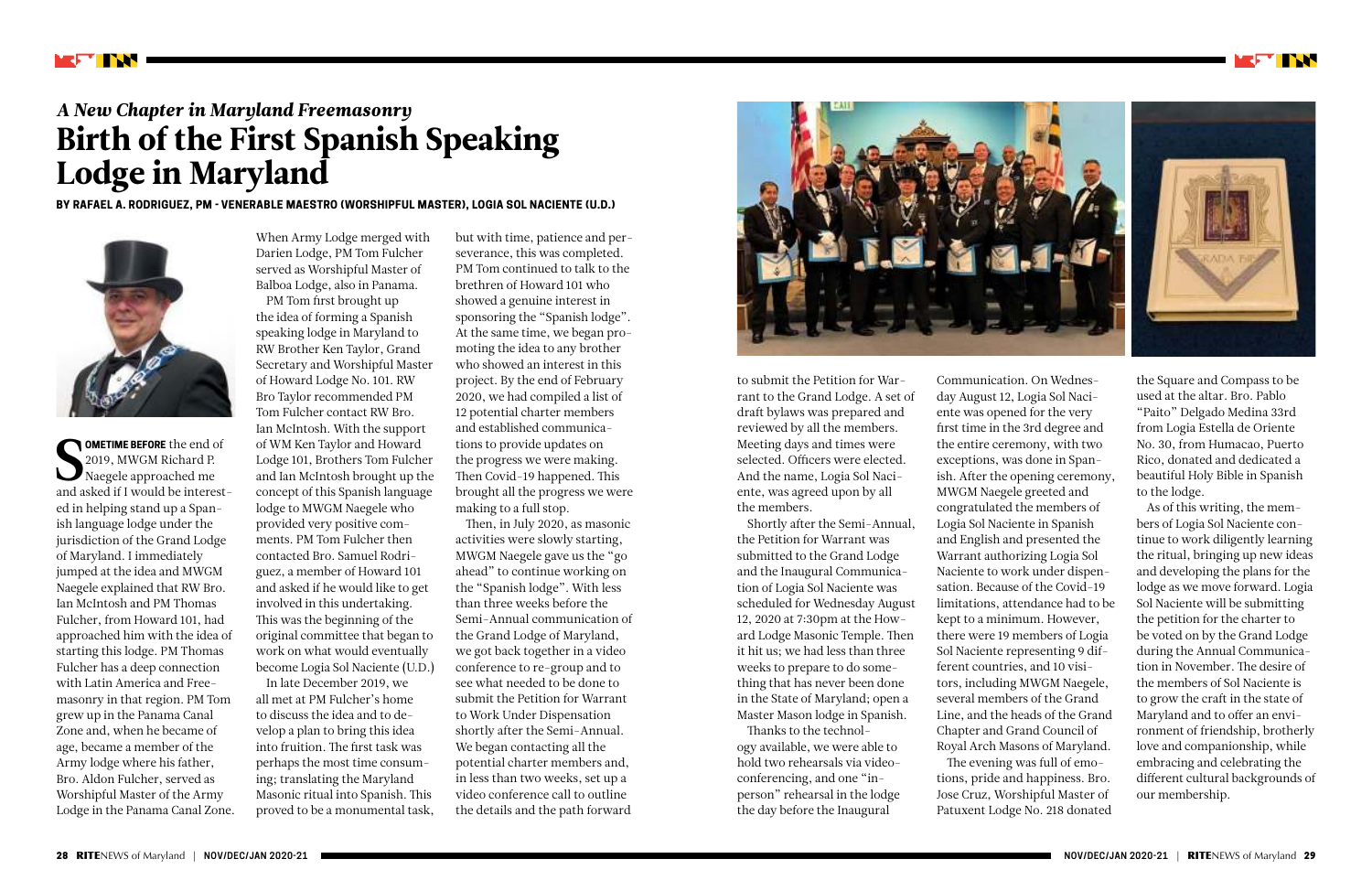| Feast of Tishri, Capping & Award  |  |
|-----------------------------------|--|
|                                   |  |
|                                   |  |
|                                   |  |
|                                   |  |
| 27th, 30th, 31st, 32nd            |  |
| Cumberland—Ladies' Night5:30pm    |  |
|                                   |  |
| Cumberland Rose Croix 7:30pm      |  |
|                                   |  |
|                                   |  |
|                                   |  |
| Cumberland Christmas Party 6:30pm |  |
|                                   |  |
| Frederick LOP—Elections7:30pm     |  |
|                                   |  |
|                                   |  |
|                                   |  |
|                                   |  |
|                                   |  |
|                                   |  |
|                                   |  |
|                                   |  |

| Feast of Tishri, Capping & Award                       |  |
|--------------------------------------------------------|--|
|                                                        |  |
|                                                        |  |
|                                                        |  |
|                                                        |  |
| 27th, 30th, 31st, 32nd                                 |  |
|                                                        |  |
|                                                        |  |
| Monday, November 16thCumberland Rose Croix7:30pm       |  |
|                                                        |  |
|                                                        |  |
| Monday, December 7th Cumberland LOP Elections 7:30pm   |  |
| Friday, December 11thCumberland Christmas Party 6:30pm |  |
|                                                        |  |
| Thursday, December 17th  Frederick LOP-Elections7:30pm |  |
|                                                        |  |
| Sunday, January 3rd Cumberland Installation 2pm        |  |
|                                                        |  |
| Friday, January 15thCharles County Installation7:30pm  |  |
|                                                        |  |
| Thursday, January 21st Susquehanna Installation7pm     |  |
|                                                        |  |

**Mail to: A&A Scottish Rite Phone - 410-243-3200**<br>3800 North Charles Street Fax - 410-243-8791 **3800 North Charles Street Baltimore, MD 21218 Email - aasr@verizon.net**

|                                                                                                                                                                                         |                   |             |  | Date                                                                                                                                                                                                                                                                                                                                                                        | 20 |
|-----------------------------------------------------------------------------------------------------------------------------------------------------------------------------------------|-------------------|-------------|--|-----------------------------------------------------------------------------------------------------------------------------------------------------------------------------------------------------------------------------------------------------------------------------------------------------------------------------------------------------------------------------|----|
| To the Officers and Members of:<br><b>ALBERT PIKE LODGE OF PERFECTION</b><br><b>MARYLAND COUNCIL OF KADOSH</b><br><b>MEREDITH CHAPTER OF ROSE CROIX</b><br><b>CHESAPEAKE CONSISTORY</b> |                   |             |  |                                                                                                                                                                                                                                                                                                                                                                             |    |
|                                                                                                                                                                                         | <b>FIRST NAME</b> | MIDDLE NAME |  | <b>LAST NAME</b>                                                                                                                                                                                                                                                                                                                                                            |    |
|                                                                                                                                                                                         |                   |             |  | I have never applied for any of the Scottish Rite Degrees, and I now respectfully petition to receive the degrees, from the fourth to the thirty-second inclusive, promising always to<br>bear true faith and allegiance to the Supreme Council of the Thirty-Third Degree of the Southern Jurisdiction of the United States of America. (Note: If applicant has previously |    |

*Edicts of the Most Worshipful Grand Master of Masons in Maryland*



### *Ancient & Accepted Scottish Rite of Freemasonry*

1. The Supreme Council requires the acceptance of the following fundamental principles: The inculcation of patriotism, respect for law and order, underlying loyalty to the principles of civil and religious liberty, and the entire separation of church and state as set forth in the Constitution of the United States of America. Do you approve wholeheartedly of these principles? (Yes or No)

 $\mathcal{L}_\text{max}$  and the contribution of the contribution of the contribution of the contribution of the contribution of the contribution of the contribution of the contribution of the contribution of the contribution of the

SOUTHERN JURISDICTION OF THE UNITED STATES OF AMERICA ORIENT OF MARYLAND

2. Have you ever been held or expressed opinions contrary to the foregoing or been affiliated with and organization which has? (Yes or No) The set of No  $\cdot$  If your answer is in the affirmative, give particulars:

I certify that the above information is true and correct to the best of my knowledge. Signed

**This fee may be paid by Credit Card.** Select one: \_\_\_\_\_ MasterCard \_\_\_\_\_ VISA \_\_ Discover

**I** am a Master Mason in good standing in **the set of the set of the set of the set of the set of the set of the set of the set of the set of the set of the set of the set of the set of the set of the set of the set of the** Location Under the jurisdiction of the Grand Lodge of Date Raised **Example 20** If raised in a Maryland Lodge, have you passed exam in 3rd degree Catechism? Residence \_\_\_\_\_\_\_\_\_\_\_\_\_\_\_\_\_\_\_\_\_\_\_\_\_\_\_\_\_\_\_\_\_\_\_\_\_\_\_\_\_\_\_\_\_\_\_\_\_\_\_\_\_\_\_\_\_\_\_\_\_\_\_\_\_\_\_\_\_\_\_\_\_\_\_\_\_\_\_\_\_\_\_\_\_\_\_\_\_\_\_\_\_\_\_\_\_\_\_\_\_\_\_ Mail Address\_\_\_\_\_\_\_\_\_\_\_\_\_\_\_\_\_\_\_\_ \_\_\_\_\_\_\_\_\_\_\_\_\_\_\_\_\_\_\_\_\_\_\_\_\_\_\_\_\_\_\_\_\_\_\_\_\_\_\_\_\_\_\_\_\_\_\_\_\_\_\_\_\_\_\_\_\_\_\_\_\_\_\_\_\_\_\_\_\_\_\_\_\_\_\_\_\_\_\_\_ And I have resided at my current residence preceding date of this petition for  $\blacksquare$  months/years. Home Phone\_\_\_\_\_\_\_\_\_\_\_\_\_\_\_\_\_\_\_\_\_ Cell Phone\_\_\_\_\_\_\_\_\_\_\_\_\_\_\_\_\_\_\_\_\_\_\_\_\_ Email Address\_\_\_\_\_\_\_\_\_\_\_\_\_\_\_\_\_\_\_\_\_\_\_\_\_\_\_\_\_\_\_ Date of Birth  $\frac{\text{Place of Birth}}{\text{C}(i \text{V or Town})}$ My Occupation, position, or trade is that of Employed by  $\frac{1}{\text{Number of Firm or Gov'}t \text{binum}}$  (Address) Spouse's Name \_\_\_\_\_\_\_\_\_\_\_\_\_\_\_\_\_\_\_\_\_\_\_\_\_\_\_\_\_\_\_\_\_\_\_\_\_\_\_\_\_\_\_\_\_\_\_\_\_\_\_\_\_\_\_\_\_\_\_\_\_\_\_\_\_\_\_\_\_\_\_\_\_\_\_\_\_\_\_\_\_\_\_\_\_\_\_\_\_\_\_\_\_\_\_\_\_\_ *(Street Address) (City or Town) (State) (ZIP Code) (Street Address) (City or Town) (State) (ZIP Code) (City or Town) (State fully nature of your duties.* If retired, please indicate your former duties and employer.) *(Name of Firm or Gov't Agency) (Address) (Telephone Number)*

applied for any of the degrees, explain fully as to date, place and to what bodies such application was made.)

|     | (Printed name of Recommender) | (Phone Number) | (Signature) | (Scottish Rite ID Number) |
|-----|-------------------------------|----------------|-------------|---------------------------|
| (2) |                               |                |             |                           |
|     | (Printed name of Recommender) | (Phone Number) | (Signature) | (Scottish Rite ID Number) |

Recommended by two members in good standing in the Maryland Scottish Rite Bodies,

**AT LEAST \$100.00 MUST ACCOMPANY THIS PETITION**. 3 Digit Security Number on back of card \_\_\_\_\_\_\_\_\_\_\_\_\_\_\_\_

# Upcoming Events **Subject to Applicable State Executive Orders**, Local Statutes and

### *MAKE CHECK PAYABLE TO: SCOTTISH RITE (Signature of Applicant in Full)*

Card Number:

#### **INITIATION FEE: \$250.00**  INITIATION FEE INCLUDES:

14° Trilite Ring (May be upgraded to 10K Gold for additional fee), 32° Patent, Bridge to Light Book, Master Craftsman I Program

### Expiration Date:<br>AT LEAST \$100.00 MUST ACCOMPANY THIS PETITION. 3 Digit Security N

HAT SIZE RING SIZE

### **Arundel Scottish Rite Club**

Ill. S. Dirk Wiker, 33° 443-321-2724

**Chesapeake Scottish Rite Club** Bro. Neil M. Nobel, 32° 410-736-9245

**Conowingo Scottish Rite Club**

Hon. Tomothy M. Dykes, 32°, KCCH 443-742-3388

**Carroll Scottish Rite Club** Ill. Paul M. Lloyd, 33°

410-374-2569

**Eastern Shore Scottish Rite Club** Ill. Arthur H. Tawes, 33° 443-235-8950

**Mid Shore Scottish Rite Club** III. Robert Sparks, 33° 410-634-2235



**Scottish Rite Cheer Club** Ill. J. Frederick Hobine, 33° 410-243-3200

**Washington County Scottish Rite Club** Hon. Scott Paddock, 32°, KCCH 301-988-7800

We pay tribute to the Officers of our clubs, to the founders and leaders, past and present, and to the members for their cooperation in promoting the Scottish Rite way and the Masonic understanding and fellowship that go with it. For year round activities and meetings of these clubs, call:

### **OUR SCOTTISH RITE CLUBS** | **OPEN TO ALL MEMBERS AND THEIR FAMILIES**